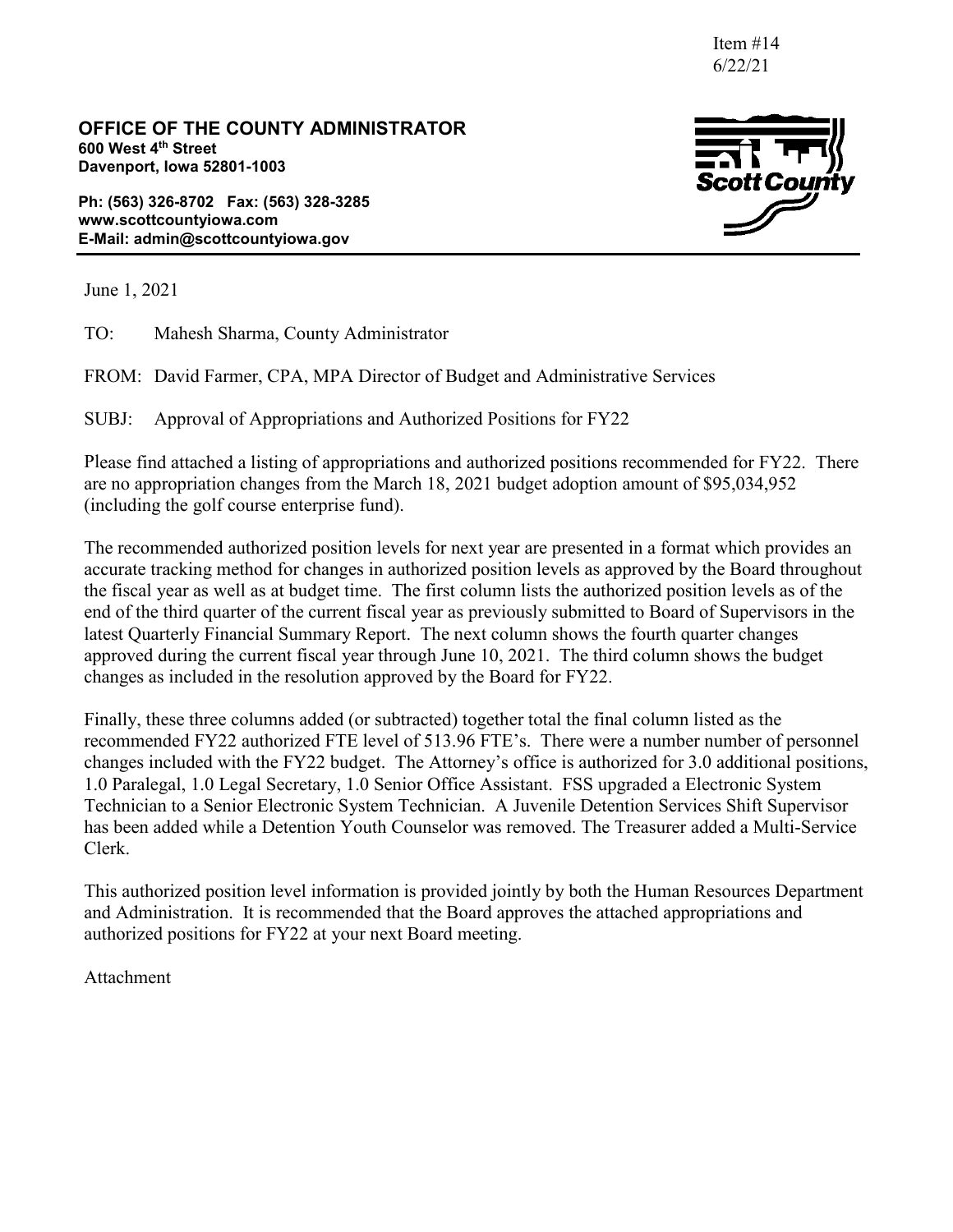#### SCOTT COUNTY FY22 APPROPRIATIONS AND AUTHORIZED POSITIONS TABLE OF CONTENTS

|                                 |                                                                   | Page           |
|---------------------------------|-------------------------------------------------------------------|----------------|
| <b>Personnel Summary</b>        |                                                                   | 2              |
| <b>Personnel Summary Detail</b> | Administration                                                    | 3              |
|                                 | Attorney                                                          | 3              |
|                                 | Auditor                                                           | 4              |
|                                 | Information Technology                                            | 4<br>5         |
|                                 | <b>Facility and Support Services</b><br><b>Community Services</b> | $\sqrt{5}$     |
|                                 | Conservation                                                      | 6              |
|                                 | <b>Glynns Creek</b>                                               | 6              |
|                                 | Health                                                            | $\overline{7}$ |
|                                 | <b>Human Resources</b>                                            | $\overline{7}$ |
|                                 | Juvenile Detention Center                                         | $\overline{7}$ |
|                                 | Planning & Development                                            | 8              |
|                                 | Recorder                                                          | 8              |
|                                 | Secondary Roads                                                   | 9              |
|                                 | Sheriff                                                           | 10             |
|                                 | Supervisors, Board of                                             | 10             |
|                                 | Treasurer                                                         | 11             |
| <b>Appropriations Summary</b>   |                                                                   | 12             |
| <b>Appropriations Detail</b>    | Administration                                                    | 13             |
|                                 | Attorney                                                          | 13             |
|                                 | Auditor                                                           | 13             |
|                                 | Capital Improvements                                              | 13             |
|                                 | <b>Community Services</b>                                         | 14             |
|                                 | Conservation                                                      | 14             |
|                                 | <b>Glynns Creek</b>                                               | 14             |
|                                 | <b>Debt Service</b>                                               | 15             |
|                                 | <b>Facility and Support Services</b>                              | 15             |
|                                 | Health                                                            | 15             |
|                                 | <b>Human Resources</b>                                            | 16             |
|                                 | Information Technology                                            | 16             |
|                                 | Juvenile Detention Center                                         | 16             |
|                                 | Non-Departmental<br>Planning & Development                        | 17<br>17       |
|                                 | Recorder                                                          | 17             |
|                                 | Secondary Roads                                                   | 18             |
|                                 | Sheriff                                                           | 18             |
|                                 | Supervisors, Board of                                             | 18             |
|                                 | Treasurer                                                         | 19             |
| <b>Authorized Agencies</b>      | <b>Bi-State Planning Commission</b>                               | 19             |
|                                 | Center for Alcohol/Drug Services                                  | 19             |
|                                 | Center For Active Seniors, Inc.                                   | 19             |
|                                 | <b>Community Health Care</b>                                      | 20             |
|                                 | <b>Durant Volunteer Ambulance</b>                                 | 20             |
|                                 | <b>Emergency Management Agency</b>                                | 20             |
|                                 | <b>Humane Society</b>                                             | 20             |
|                                 | Library                                                           | 20             |
|                                 | Medic Ambulance                                                   | 21             |
|                                 | QC Convention/Visitors Bureau (Visit Quad Cities)                 | 21             |
|                                 | QC Chamber/QC First                                               | 21             |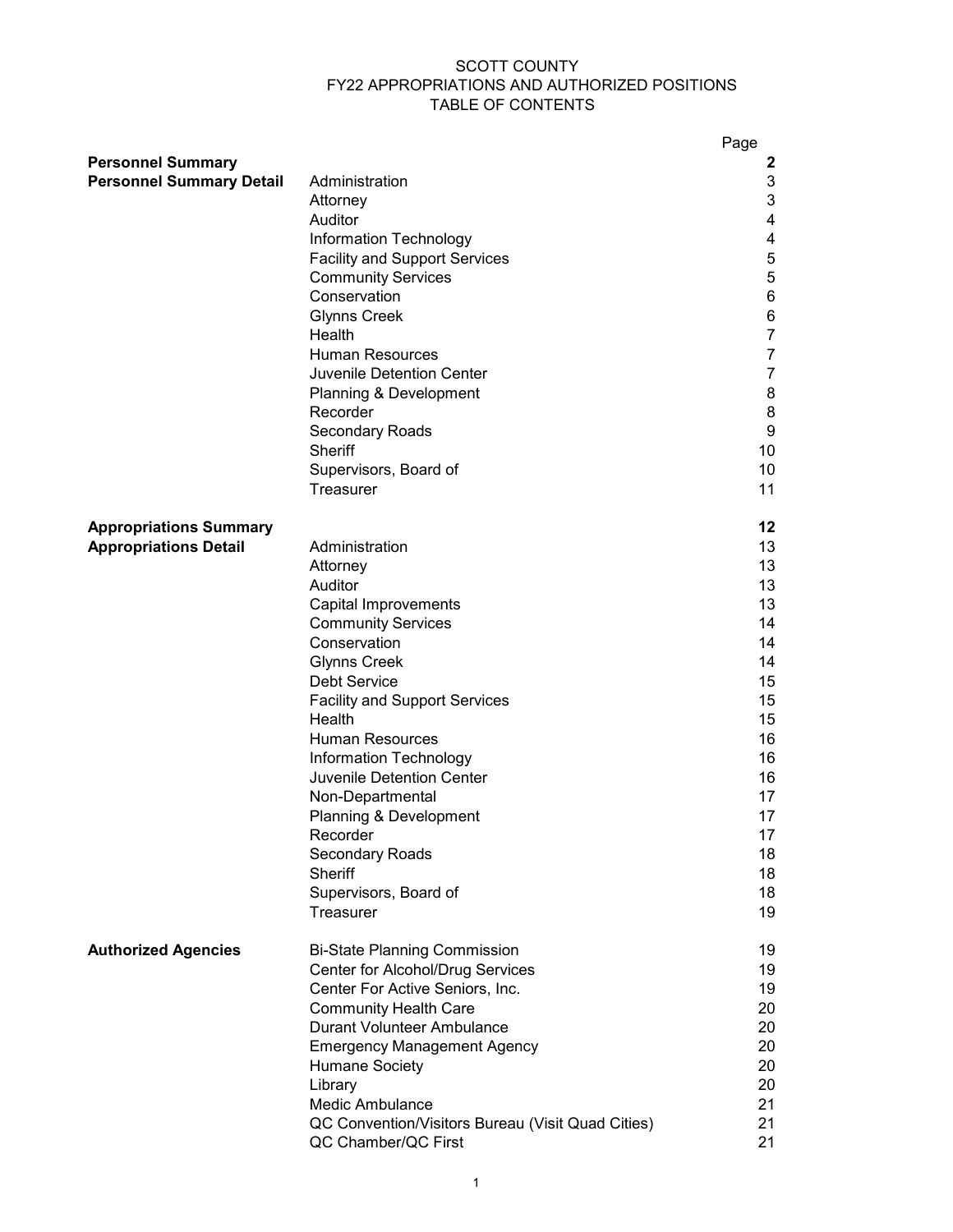# **PERSONNEL SUMMARY (FTE's)**

|                                        | <b>FY21</b> | <b>FY21</b>    | <b>FY22</b>              | <b>FY22</b>     |
|----------------------------------------|-------------|----------------|--------------------------|-----------------|
|                                        | as of       | 4th QTR        | <b>Budget</b>            | <b>Adjusted</b> |
| <b>Department</b>                      | 03/31/21    | <b>Changes</b> | <b>Changes</b>           | <b>FTE</b>      |
|                                        |             |                |                          |                 |
| Administration                         | 5.50        | $\overline{a}$ | $\overline{\phantom{0}}$ | 5.50            |
| Attorney                               | 36.50       |                | 3.00                     | 39.50           |
| Auditor                                | 14.50       |                |                          | 14.50           |
| Information Technology                 | 17.00       |                | $\overline{\phantom{a}}$ | 17.00           |
| <b>Facilities and Support Services</b> | 30.12       |                |                          | 30.12           |
| <b>Community Services</b>              | 11.00       |                |                          | 11.00           |
| Conservation (net of golf course)      | 49.10       |                | $\overline{\phantom{0}}$ | 49.10           |
| Health                                 | 49.01       |                |                          | 49.01           |
| <b>Human Resources</b>                 | 3.50        |                |                          | 3.50            |
| Juvenile Detention Services            | 16.90       |                | $\blacksquare$           | 16.90           |
| Planning & Development                 | 5.00        | 0.25           |                          | 5.25            |
| Recorder                               | 10.50       |                |                          | 10.50           |
| Secondary Roads                        | 37.30       |                | $\overline{\phantom{a}}$ | 37.30           |
| Sheriff                                | 172.80      |                |                          | 172.80          |
| Supervisors                            | 5.00        |                |                          | 5.00            |
| Treasurer                              | 29.00       |                | 1.00                     | 30.00           |
| <b>SUBTOTAL</b>                        | 492.73      | 0.25           | 4.00                     | 496.98          |
| <b>Golf Course Enterprise</b>          | 16.98       |                |                          | 16.98           |
| <b>TOTAL</b>                           | 509.71      | 0.25           | 4.00                     | 513.96          |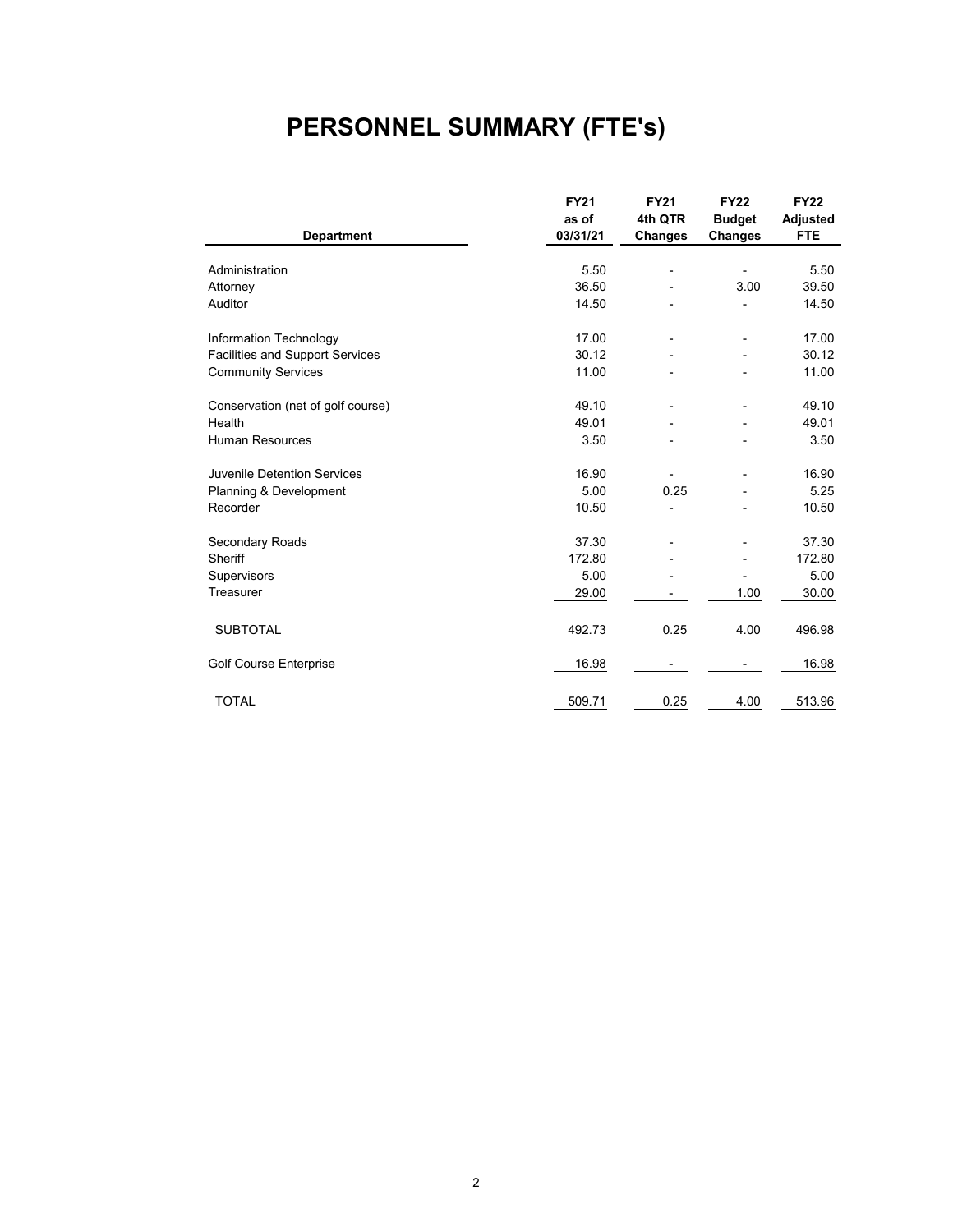| <b>ORGANIZATION: Administration</b>                    | <b>FY21</b><br>as of | <b>FY21</b><br>4th QTR   | <b>FY22</b><br><b>Budget</b> | <b>FY22</b><br>Adjusted |
|--------------------------------------------------------|----------------------|--------------------------|------------------------------|-------------------------|
| <b>POSITIONS:</b>                                      | 03/31/21             | <b>Changes</b>           | Changes                      | <b>FTE</b>              |
| N County Administrator                                 | 1.00                 | $\overline{\phantom{0}}$ | $\overline{\phantom{0}}$     | 1.00                    |
| 41-Non-Rep Asst. Co. Administrator/HR Director         | 0.50                 | $\overline{\phantom{0}}$ | -                            | 0.50                    |
| 37-Non-Rep Budget and Administrative Services Director | 1.00                 | $\overline{\phantom{0}}$ | -                            | 1.00                    |
| 27-Non-Rep ERP and Budget Analyst                      | 1.00                 | $\overline{\phantom{0}}$ | -                            | 1.00                    |
| 25-Non-Rep Purchasing Specialist                       | 1.00                 | $\overline{\phantom{0}}$ | $\blacksquare$               | 1.00                    |
| 25-Non-Rep Executive Assistant                         | 1.00                 |                          |                              | 1.00                    |
| <b>Total Positions</b>                                 | 5.50                 |                          |                              | 5.50                    |

| <b>ORGANIZATION: Attorney</b>                           | <b>FY21</b>       | <b>FY21</b>        | <b>FY22</b>              | <b>FY22</b>                   |
|---------------------------------------------------------|-------------------|--------------------|--------------------------|-------------------------------|
| <b>POSITIONS:</b>                                       | as of<br>03/31/21 | 4th QTR<br>Changes | <b>Budget</b><br>Changes | <b>Adjusted</b><br><b>FTE</b> |
|                                                         |                   |                    |                          |                               |
| X County Attorney                                       | 1.00              |                    |                          | 1.00                          |
| X First Assistant Attorney                              | 1.00              |                    |                          | 1.00                          |
| 36-Non-Rep Senior Assistant Attorney                    | 7.00              |                    |                          | 7.00                          |
| 30-Non-Rep Office Administrator                         | 1.00              |                    |                          | 1.00                          |
| 32-Non-Rep Risk Manager                                 | 1.00              |                    |                          | 1.00                          |
| 32-Non-Rep Assistant Attorney                           | 9.00              |                    |                          | 9.00                          |
| 28-Non-Rep Investigator                                 | 1.00              |                    |                          | 1.00                          |
| 27-Non-Rep Case Expeditor                               | 1.00              |                    |                          | 1.00                          |
| 27-Non-Rep Paralegal Audio/Visual Production Specialist | 1.00              |                    |                          | 1.00                          |
| 26-Non-Rep Paralegal                                    | 1.00              | $\blacksquare$     | 1.00                     | 2.00                          |
| 26-Non-Rep Paralegal/Executive Secretary                | 1.00              |                    |                          | 1.00                          |
| 22-AFSCME Intake Coordinator                            | 1.00              |                    |                          | 1.00                          |
| 21-AFSCME Fine Collections Specialist                   | 2.00              |                    |                          | 2.00                          |
| 21-AFSCME Legal Secretary                               | 3.00              |                    | 1.00                     | 4.00                          |
| 20-AFSCME Senior Victim and Witness Coordinator         | 1.00              |                    |                          | 1.00                          |
| 20-AFSCME Victim and Witness Specialist                 | 1.00              |                    |                          | 1.00                          |
| 18-AFSCME Senior Office Assistant                       | 2.00              |                    | 1.00                     | 3.00                          |
| 18-AFSCME Office Assistant                              | 1.00              |                    |                          | 1.00                          |
| Z Summer Law Clerk                                      | 0.50              |                    |                          | 0.50                          |
| <b>Total Positions</b>                                  | 36.50             |                    | 3.00                     | 39.50                         |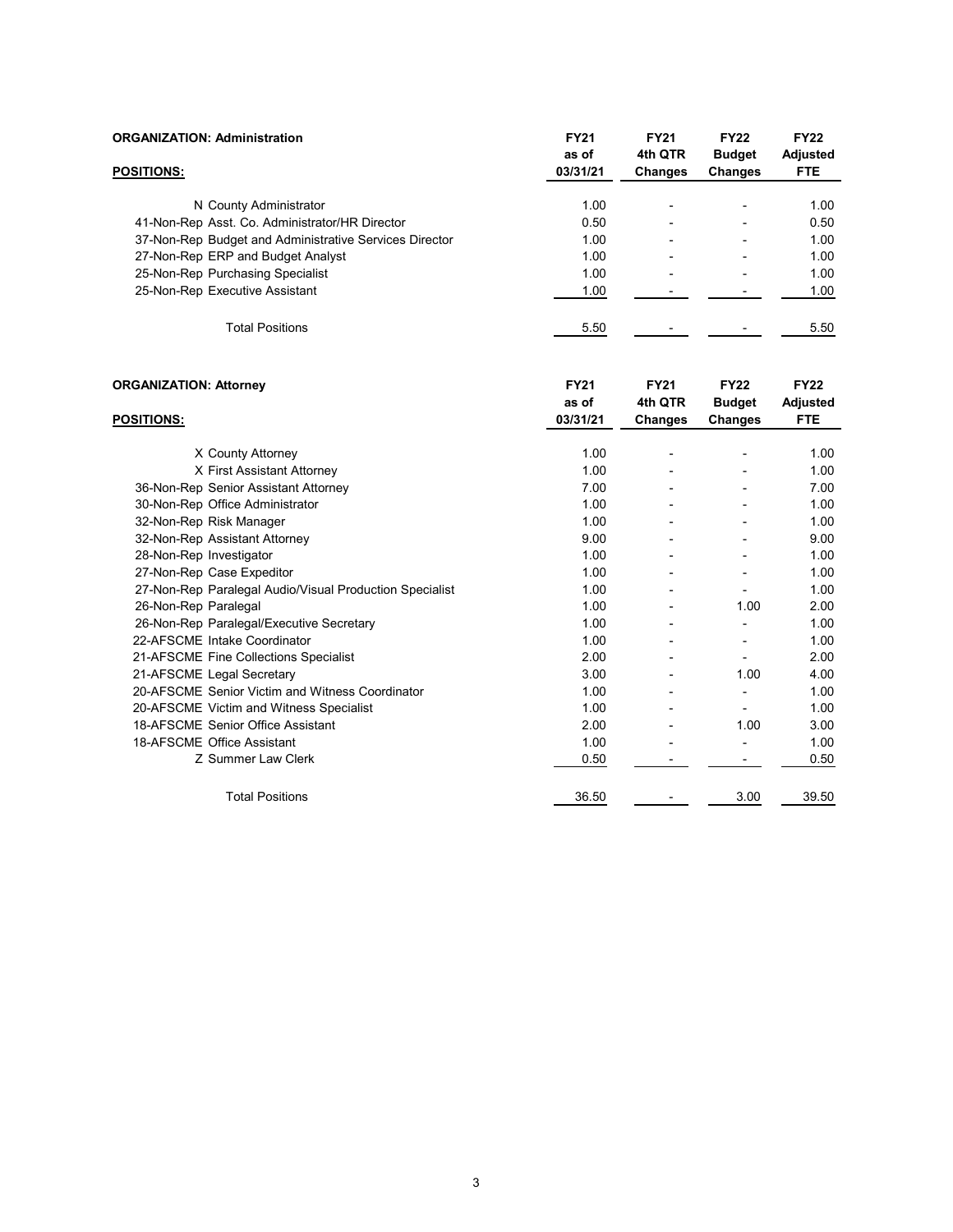| <b>ORGANIZATION: Auditor</b>                           | <b>FY21</b> | <b>FY21</b>    | <b>FY22</b>    | <b>FY22</b>     |
|--------------------------------------------------------|-------------|----------------|----------------|-----------------|
|                                                        | as of       | 4th QTR        | <b>Budget</b>  | <b>Adjusted</b> |
| <b>POSITIONS:</b>                                      | 03/31/21    | Changes        | <b>Changes</b> | <b>FTE</b>      |
|                                                        |             |                |                |                 |
| X Auditor                                              | 1.00        | $\overline{a}$ |                | 1.00            |
| X Deputy Auditor-Tax                                   | 1.00        |                |                | 1.00            |
| 36-Non-Rep Accounting & Tax Manager                    | 1.00        |                |                | 1.00            |
| 33-Non-Rep Operations Manager-Auditor                  | 1.00        |                |                | 1.00            |
| 26-AFSCME Elections Supervisor                         | 1.00        |                |                | 1.00            |
| 24-Non-Rep GIS/Elections Systems Technician            | 1.00        |                |                | 1.00            |
| 23-Non-Rep Payroll Specialist                          | 2.00        |                |                | 2.00            |
| 21-AFSCME Accounts Payable Specialist                  | 1.50        |                |                | 1.50            |
| 19-AFSCME Senior Elections Clerk                       | 2.00        |                |                | 2.00            |
| 19-Non-Rep Official Records Clerk                      | 1.00        |                |                | 1.00            |
| 19-AFSCME Platroom Specialist                          | 1.00        |                |                | 1.00            |
| 16-AFSCME Elections Clerk                              | 1.00        |                |                | 1.00            |
| <b>Total Positions</b>                                 | 14.50       |                |                | 14.50           |
|                                                        |             |                |                |                 |
| <b>ORGANIZATION: Information Technology</b>            | <b>FY21</b> | <b>FY21</b>    | <b>FY22</b>    | <b>FY22</b>     |
|                                                        | as of       | 4th QTR        | <b>Budget</b>  | <b>Adjusted</b> |
| <b>POSITIONS:</b>                                      | 03/31/21    | <b>Changes</b> | <b>Changes</b> | <b>FTE</b>      |
| 37-Non-Rep Information Technology Director             | 1.00        | $\overline{a}$ |                | 1.00            |
| 34-Non-Rep GIS Manager                                 | 1.00        |                |                | 1.00            |
| 32-Non-Rep Network Infrastructure Manager              | 1.00        |                | $\overline{a}$ | 1.00            |
| 34-Non-Rep Programmer/Analyst Manager                  | 1.00        |                |                | 1.00            |
| 31-Non-Rep Information Security Analyst                | 1.00        |                |                | 1.00            |
| 31-Non-Rep Webmaster                                   | 1.00        |                |                | 1.00            |
| 31-Non-Rep Senior Programmer/Analyst                   | 1.00        |                |                | 1.00            |
| 28-Non-Rep Programmer/Analyst                          | 1.00        |                |                | 1.00            |
| 28-Non-Rep Network Systems Administrator               | 5.00        |                |                | 5.00            |
| 27-Non-Rep Technology Systems Specialist Public Safety | 1.00        |                |                | 1.00            |
| 27-Non-Rep GIS Analyst                                 | 1.00        |                |                | 1.00            |
| 21-Non-Rep Desktop Support Technician                  | 2.00        |                |                | 2.00            |
| <b>Total Positions</b>                                 | 17.00       |                |                | 17.00           |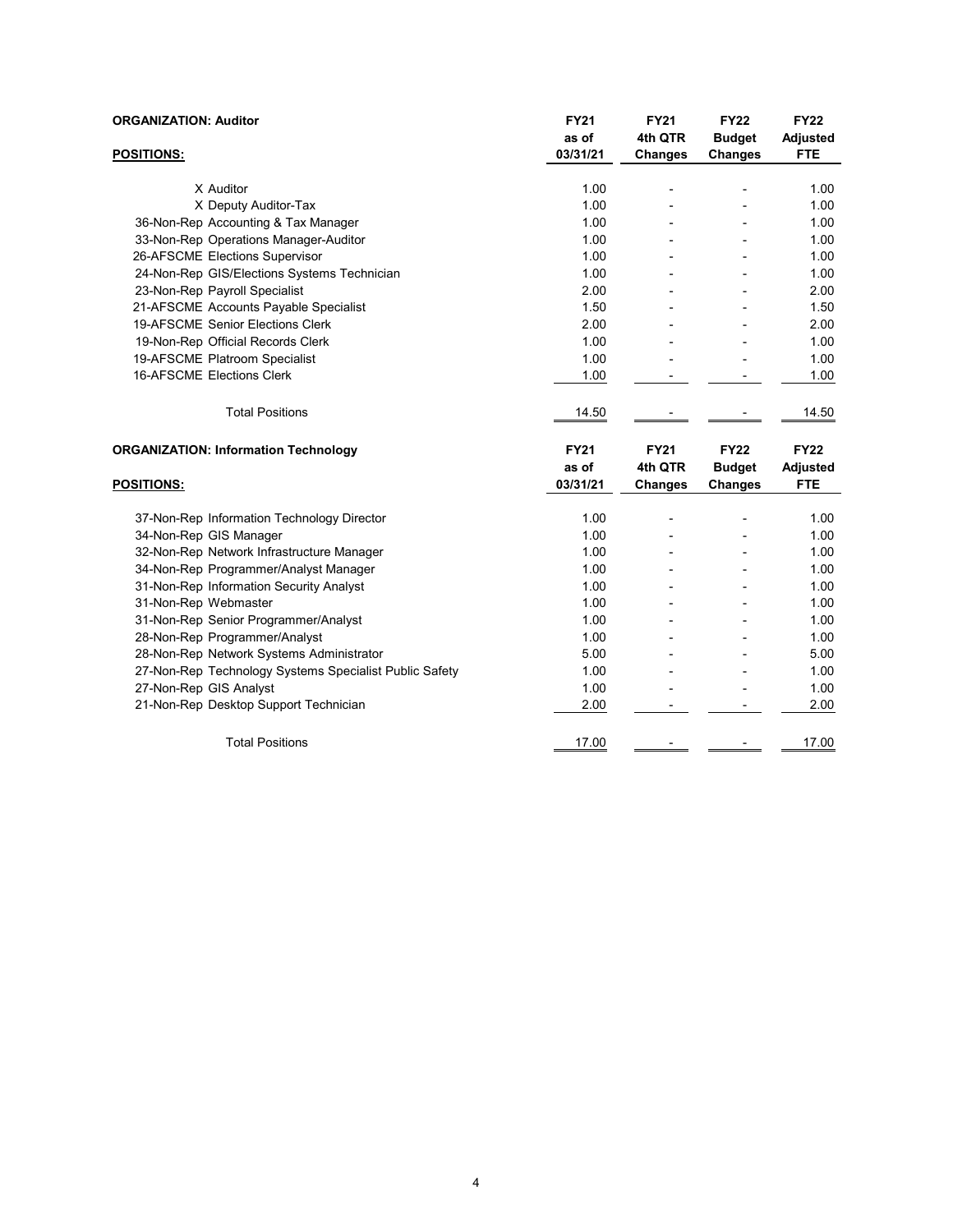| <b>ORGANIZATION: Facilities and Support Services</b>               | <b>FY21</b>              | <b>FY21</b>    | <b>FY22</b>    | <b>FY22</b>     |
|--------------------------------------------------------------------|--------------------------|----------------|----------------|-----------------|
|                                                                    | as of                    | 4th QTR        | <b>Budget</b>  | <b>Adjusted</b> |
| <b>POSITIONS:</b>                                                  | 03/31/21                 | Changes        | <b>Changes</b> | <b>FTE</b>      |
|                                                                    |                          |                |                |                 |
| 37-Non-Rep Facility and Support Services Director                  | 1.00                     |                |                | 1.00            |
| 27-Non-Rep Facilities Maintenance Manager                          | 1.00                     |                |                | 1.00            |
| 24-AFSCME Senior Electonics System Technician                      | $\overline{\phantom{a}}$ |                | 1.00           | 1.00            |
| 23-AFSCME Electronic System Technician                             | 2.00                     |                | (1.00)         | 1.00            |
| 19-AFSCME Senior Facility Maintenance Worker                       | 4.00                     |                |                | 4.00            |
| 19-AFSCME Facility Maintenance Worker                              | 2.00                     |                |                | 2.00            |
| 18-AFSCME Senior Office Assistant                                  | 1.00                     |                |                | 1.00            |
| 21-Non-Rep Custodial Supervisor                                    | 1.00                     |                |                | 1.00            |
| 16-AFSCME Office Assistant                                         | 4.00                     |                |                | 4.00            |
| 16-AFSCME Custodian                                                | 13.12                    |                |                | 13.12           |
| 16-AFSCME Grounds Maintenance Worker                               | 1.00                     |                |                | 1.00            |
| <b>Total Positions</b>                                             | 30.12                    |                |                | 30.12           |
| <b>ORGANIZATION: Community Services</b>                            | <b>FY21</b>              | <b>FY21</b>    | <b>FY22</b>    | <b>FY22</b>     |
|                                                                    | as of                    | 4th QTR        | <b>Budget</b>  | <b>Adjusted</b> |
| <b>POSITIONS:</b>                                                  | 03/31/21                 | <b>Changes</b> | <b>Changes</b> | <b>FTE</b>      |
| 37-Non-Rep Community Services Director                             | 1.00                     |                |                | 1.00            |
| 29-Non-Rep Case Aide Supervisor/Coordinator of Disability Services | 1.00                     |                |                | 1.00            |
| 29-Non-Rep Coordinator of Disability Services                      | 1.00                     |                |                | 1.00            |
| 24-Non-Rep Mental Health Advocate                                  | 1.00                     |                |                | 1.00            |
| 24-Non-Rep Veteran's Affairs Director                              | 1.00                     |                |                | 1.00            |
| 23-Non-Rep Senior Administrative Assistant                         | 1.00                     |                |                | 1.00            |
| 21-AFSCME Case Aide                                                | 2.00                     |                |                | 2.00            |
| 18-AFSCME Senior Office Assistant                                  | 2.00                     |                |                | 2.00            |
| 16-AFSCME Office Assistant                                         | 1.00                     |                |                | 1.00            |
| <b>Total Positions</b>                                             | 11.00                    |                |                | 11.00           |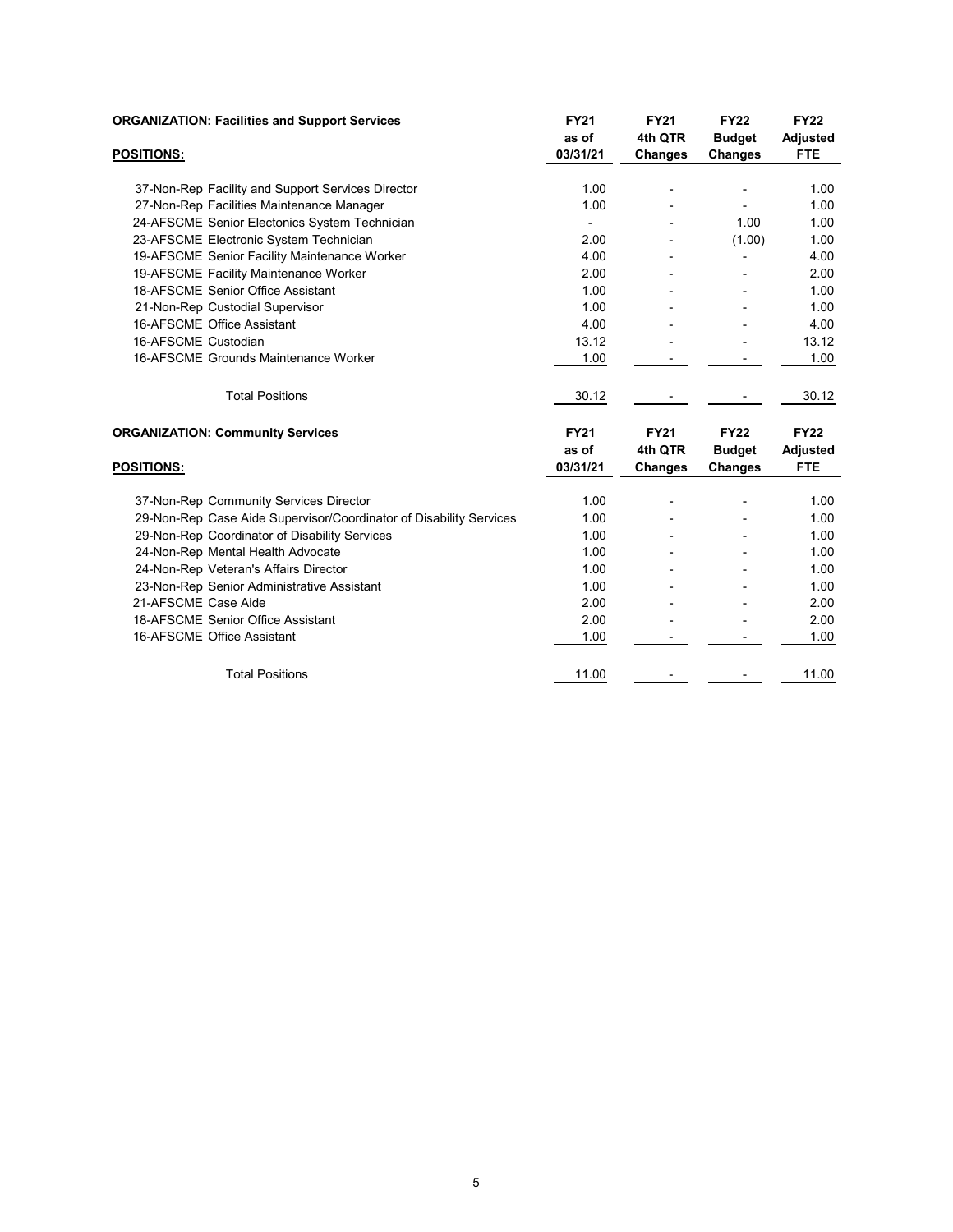|                        | <b>ORGANIZATION: Conservation (Net of Golf Operations)</b> | FY21                     | <b>FY21</b>              | <b>FY22</b>              | <b>FY22</b>              |  |
|------------------------|------------------------------------------------------------|--------------------------|--------------------------|--------------------------|--------------------------|--|
|                        |                                                            | as of                    | 4th QTR                  | <b>Budget</b>            | <b>Adjusted</b>          |  |
| <b>POSITIONS:</b>      |                                                            | 03/31/21                 | <b>Changes</b>           | <b>Changes</b>           | <b>FTE</b>               |  |
|                        |                                                            |                          |                          |                          |                          |  |
|                        | 38-Non-Rep Conservation Director                           | 1.00                     |                          |                          | 1.00                     |  |
|                        | 34-Non-Rep Deputy Conservation Director                    | 1.00                     |                          |                          | 1.00                     |  |
|                        | 31-Non-Rep Park Manager                                    | 2.00                     |                          |                          | 2.00                     |  |
|                        | 28-Non-Rep Environmental Education Program Manager         | 1.00                     |                          |                          | 1.00                     |  |
|                        | 27-Non-Rep Roadside Vegetation Specialist                  | $\overline{\phantom{0}}$ |                          | 0.25                     | 0.25                     |  |
|                        | 26-Non-Rep Roadside Vegetation Specialist                  | 0.25                     | $\blacksquare$           | (0.25)                   | $\overline{\phantom{a}}$ |  |
| 24-Non-Rep Naturalist  |                                                            | 2.00<br>5.00             |                          |                          | 2.00<br>5.00             |  |
| 24-Non-Rep Park Ranger | 23-Non-Rep Senior Administrative Assistant                 | 1.00                     |                          |                          | 1.00                     |  |
|                        | 22-Non-Rep Parks Maintenance Crew Leader                   | 2.00                     |                          |                          | 2.00                     |  |
|                        | 20-Non-Rep Pioneer Village Site Coordinator                | 1.00                     | $\overline{\phantom{a}}$ | $\blacksquare$           | 1.00                     |  |
|                        | 21-Non-Rep Equipment Mechanic                              | 1.00                     |                          |                          | 1.00                     |  |
|                        | 21-Non-Rep Park Maintenance Technician                     | 4.00                     |                          |                          | 4.00                     |  |
|                        | 18-Non-Rep Senior Office Assistant                         | 1.00                     |                          |                          | 1.00                     |  |
|                        | 15-Non-Rep Cody Homestead Site Coordinator                 | 0.75                     |                          |                          | 0.75                     |  |
|                        | Z Seasonal Park Maintainance(WLP, SCP. PV)                 | 7.52                     |                          |                          | 7.52                     |  |
|                        | Z Seasonal Pool/Beach Manager (SCP)                        | 0.29                     |                          |                          | 0.29                     |  |
|                        | Z Seasonal Asst Pool/Beach Manager (SCP)                   | 0.21                     |                          | $\overline{\phantom{a}}$ | 0.21                     |  |
|                        | Z Seasonal Lifeguard (WLP, SCP)                            | 6.28                     |                          |                          | 6.28                     |  |
|                        | Z Seasonal Concession Worker (SCP)                         | 1.16                     |                          |                          | 1.16                     |  |
|                        | Z Seasonal Concession Worker                               | 1.80                     |                          |                          | 1.80                     |  |
|                        | Z Seasonal Pool/Beach Manager (WLP)                        | 0.29                     |                          |                          | 0.29                     |  |
|                        | Z Seasonal Asst Pool/Beach Manager (WLP)                   | 0.23                     |                          |                          | 0.23                     |  |
|                        | Z Seasonal Park Patrol (WLP, SCP)                          | 2.17                     |                          |                          | 2.17                     |  |
|                        | Z Seasonal Park Attendants (WLP, SCP, BSP)                 | 2.95                     |                          |                          | 2.95                     |  |
|                        | Z Seasonal Mainteannce/Resident Caretaker                  | 0.66                     |                          |                          | 0.66                     |  |
|                        | Z Seasonal Assistant Naturalist                            | 0.79                     |                          |                          | 0.79                     |  |
|                        | Z Seasonal Day Camp Counselors (PV)                        | 1.56                     |                          |                          | 1.56                     |  |
|                        | Z Seasonal Concession Worker (Cody)                        | 0.19                     | -                        | -                        | 0.19                     |  |
|                        | <b>Total Positions</b>                                     | 49.10                    | $\overline{\phantom{0}}$ | $\overline{a}$           | 49.10                    |  |
|                        |                                                            |                          |                          |                          |                          |  |
|                        | <b>ORGANIZATION: Glynns Creek Golf Course</b>              | <b>FY21</b>              | <b>FY21</b>              | <b>FY22</b>              | <b>FY22</b>              |  |
|                        |                                                            | as of                    | 4th QTR                  | <b>Budget</b>            | <b>Adjusted</b>          |  |
| <u>POSITIONS:</u>      |                                                            | 03/31/21                 | <b>Changes</b>           | Changes                  | <b>FTE</b>               |  |
|                        | 30-Non-Rep Golf Pro/Manager                                | 1.00                     |                          |                          | 1.00                     |  |
|                        | 22-Non-Rep Golf Maintenance Crew Leader                    | 1.00                     |                          |                          | 1.00                     |  |
|                        | 21-Non-Rep Equipment Mechanic - Golf                       | 1.00                     |                          |                          | 1.00                     |  |
|                        | 19-Non-Rep Park Technician-Golf Course                     | 1.00                     |                          |                          | 1.00                     |  |
|                        | Z Seasonal Assistant Golf Professional                     | 0.73                     |                          |                          | 0.73                     |  |
|                        | Z Seasonal Golf Pro Staff                                  | 7.48                     |                          |                          | 7.48                     |  |
|                        | Z Seasonal Part-Time Groundskeepers                        | 4.77                     |                          |                          | 4.77                     |  |
|                        |                                                            |                          |                          |                          |                          |  |
|                        | <b>Total Positions</b>                                     | 16.98                    | $\overline{\phantom{a}}$ |                          | 16.98                    |  |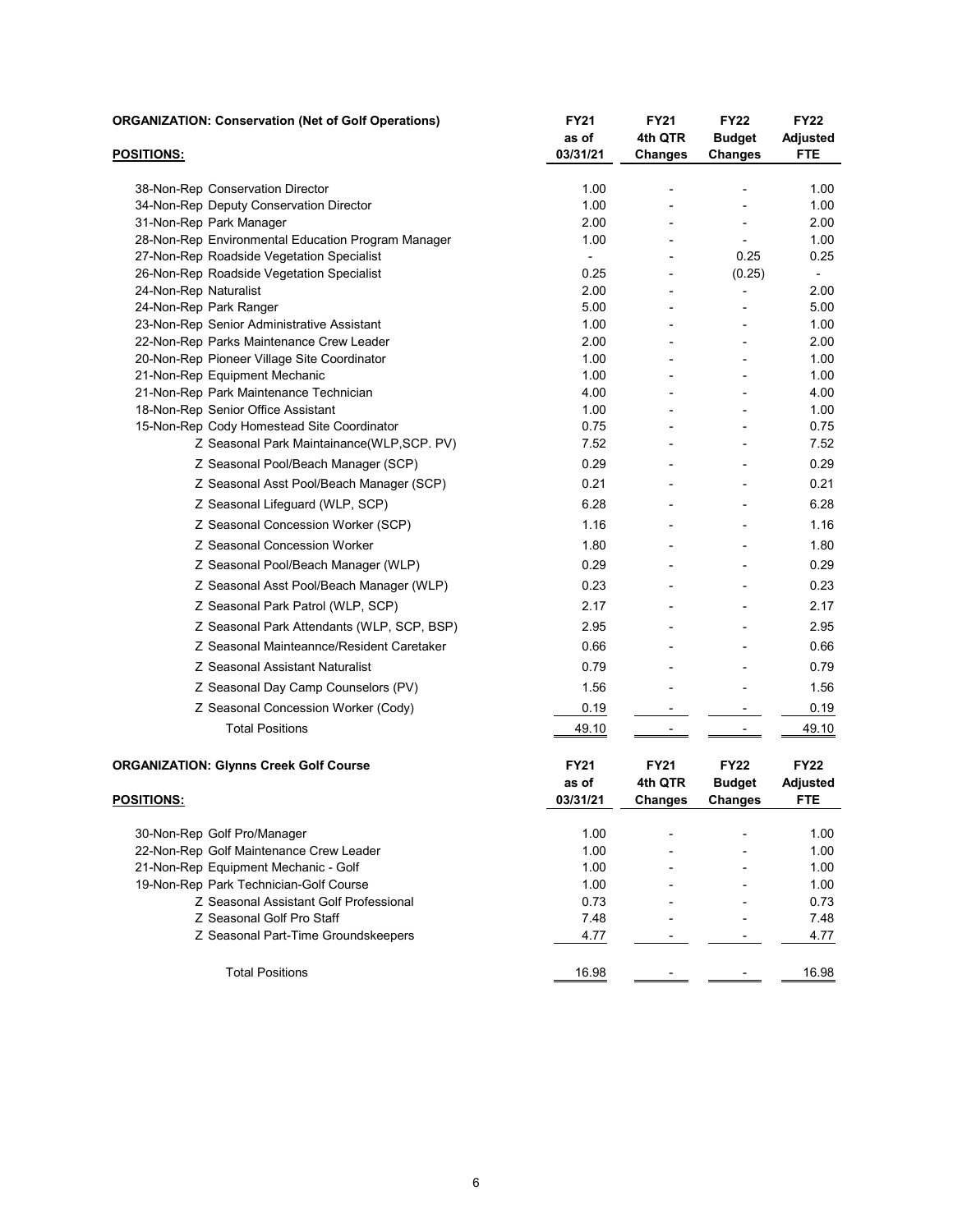| <b>ORGANIZATION: Health</b>                            | <b>FY21</b><br>as of | <b>FY21</b><br>4th QTR   | <b>FY22</b><br><b>Budget</b> | <b>FY22</b><br><b>Adjusted</b> |
|--------------------------------------------------------|----------------------|--------------------------|------------------------------|--------------------------------|
| <b>POSITIONS:</b>                                      | 03/31/21             | <b>Changes</b>           | Changes                      | <b>FTE</b>                     |
|                                                        |                      | $\overline{\phantom{a}}$ |                              |                                |
| 39-Non-Rep Health Director                             | 1.00                 |                          | ۰                            | 1.00                           |
| 34-Non-Rep Deputy Health Director                      | 1.00                 |                          |                              | 1.00                           |
| 31-Non-Rep Clinical Services Manager                   | 1.00                 |                          |                              | 1.00                           |
| 29-Non-Rep Community Health Manager                    | 1.00                 |                          |                              | 1.00                           |
| 29-Non-Rep Environmental Health Manager                | 1.00                 | $\overline{a}$           |                              | 1.00                           |
| 29-Non-Rep Public Health Services Manager              | 1.00                 | $\overline{\phantom{a}}$ | $\overline{\phantom{a}}$     | 1.00                           |
| 31-Non-Rep Correctional Health Manager                 | 1.00                 | $\overline{a}$           | $\overline{a}$               | 1.00                           |
| 28-Non-Rep Clinical Services Specialist                | 1.00                 |                          |                              | 1.00                           |
| 27-Non-Rep Public Health Nurse                         | 5.00                 | $\overline{\phantom{a}}$ |                              | 5.00                           |
| 27-Non-Rep Correctional Health Nurse                   | 4.50                 |                          |                              | 4.50                           |
| 27-Non-Rep Maternal, Child and Adolescent Health Nurse | 1.00                 |                          |                              | 1.00                           |
| 27-Non-Rep Child Care Nurse Consultant                 | 1.00                 | $\blacksquare$           | $\blacksquare$               | 1.00                           |
| 27-Non-Rep Community Health Consultant                 | 3.00                 | $\overline{a}$           | $\overline{\phantom{a}}$     | 3.00                           |
| 27-Non-Rep Community Tobacco Consultant                | 1.00                 |                          |                              | 1.00                           |
| 27-Non-Rep Community Transformation Consultant         | 1.00                 | $\overline{\phantom{a}}$ | $\blacksquare$               | 1.00                           |
| 27-Non-Rep Community Health Interventionist            | 1.00                 | $\blacksquare$           |                              | 1.00                           |
| 27-Non-Rep Environmental Health Specialist             | 7.00                 | $\overline{\phantom{a}}$ | ۰                            | 7.00                           |
| 26-Non-Rep Maternal and Child Health Consultant        | $\frac{1}{2}$        | 2.00                     |                              | 2.00                           |
| 26-Non-Rep Child Health Consultant                     | 2.00                 | (2.00)                   |                              | $\blacksquare$                 |
| 24-Non-Rep Community Dental Consultant-Maternal, Child | 2.00                 | $\overline{a}$           |                              | 2.00                           |
| 24-Non-Rep Grant Accounting Specialist                 | 1.00                 |                          |                              | 1.00                           |
| 21-Non-Rep Medical Assistant                           | 2.00                 |                          |                              | 2.00                           |
| 20-Non-Rep Medical Lab Technician                      | 0.75                 | $\overline{\phantom{a}}$ | $\overline{\phantom{a}}$     | 0.75                           |
| 18-Non-Rep Senior Office Assistant                     | 2.00                 |                          |                              | 2.00                           |
| 16-Non-Rep Office Assistant                            | 3.45                 |                          |                              | 3.45                           |
| Z Seasonal Health Worker                               | 0.25                 |                          |                              | 0.25                           |
| Z Correction Health/Public Health Nurse                | 2.66                 |                          |                              | 2.66                           |
| Z Maternal, Child and Adolescent Health Nurse          | 0.40                 | $\overline{\phantom{a}}$ | $\overline{\phantom{a}}$     | 0.40                           |
| <b>Total Positions</b>                                 | 49.01                |                          |                              | 49.01                          |
| <b>ORGANIZATION: Human Resources</b>                   | <b>FY21</b>          | <b>FY21</b>              | <b>FY22</b>                  | <b>FY22</b>                    |
|                                                        | as of                | 4th QTR                  | <b>Budget</b>                |                                |
| <b>POSITIONS:</b>                                      | 03/31/21             | <b>Changes</b>           | Changes                      | <b>Adjusted</b><br><b>FTE</b>  |
|                                                        |                      |                          |                              |                                |
| 41-Non-Rep Assistant County Administrator/HR Director  | 0.50                 |                          |                              | 0.50                           |
| 27-Non-Rep Human Resources Generalist                  | 2.00                 |                          |                              | 2.00                           |
| 23-Non-Rep Benefits Specialist                         | 1.00                 |                          |                              | 1.00                           |
|                                                        |                      |                          |                              |                                |
| <b>Total Positions</b>                                 | 3.50                 |                          |                              | 3.50                           |
| <b>ORGANIZATION: Juvenile Detention Services</b>       | FY21                 | <b>FY21</b>              | <b>FY22</b>                  | <b>FY22</b>                    |
|                                                        | as of                | 4th QTR                  | <b>Budget</b>                | <b>Adjusted</b>                |
| POSITIONS:                                             | 03/31/21             | <b>Changes</b>           | <b>Changes</b>               | <b>FTE</b>                     |
| 34-Non-Rep Juvenile Detention Center Director          | 1.00                 |                          |                              | 1.00                           |
| 26-Non-Rep Juvenile Detention Shift Supervisor         | 2.00                 |                          | 1.00                         | 3.00                           |
| 22-Non-Rep Detention Youth Counselor                   | 12.90                |                          | (1.00)                       | 11.90                          |
| 22-Non-Rep Community Based Youth Counselor             | 1.00                 |                          |                              | 1.00                           |
|                                                        |                      |                          |                              |                                |
| <b>Total Positions</b>                                 | 16.90                |                          |                              | 16.90                          |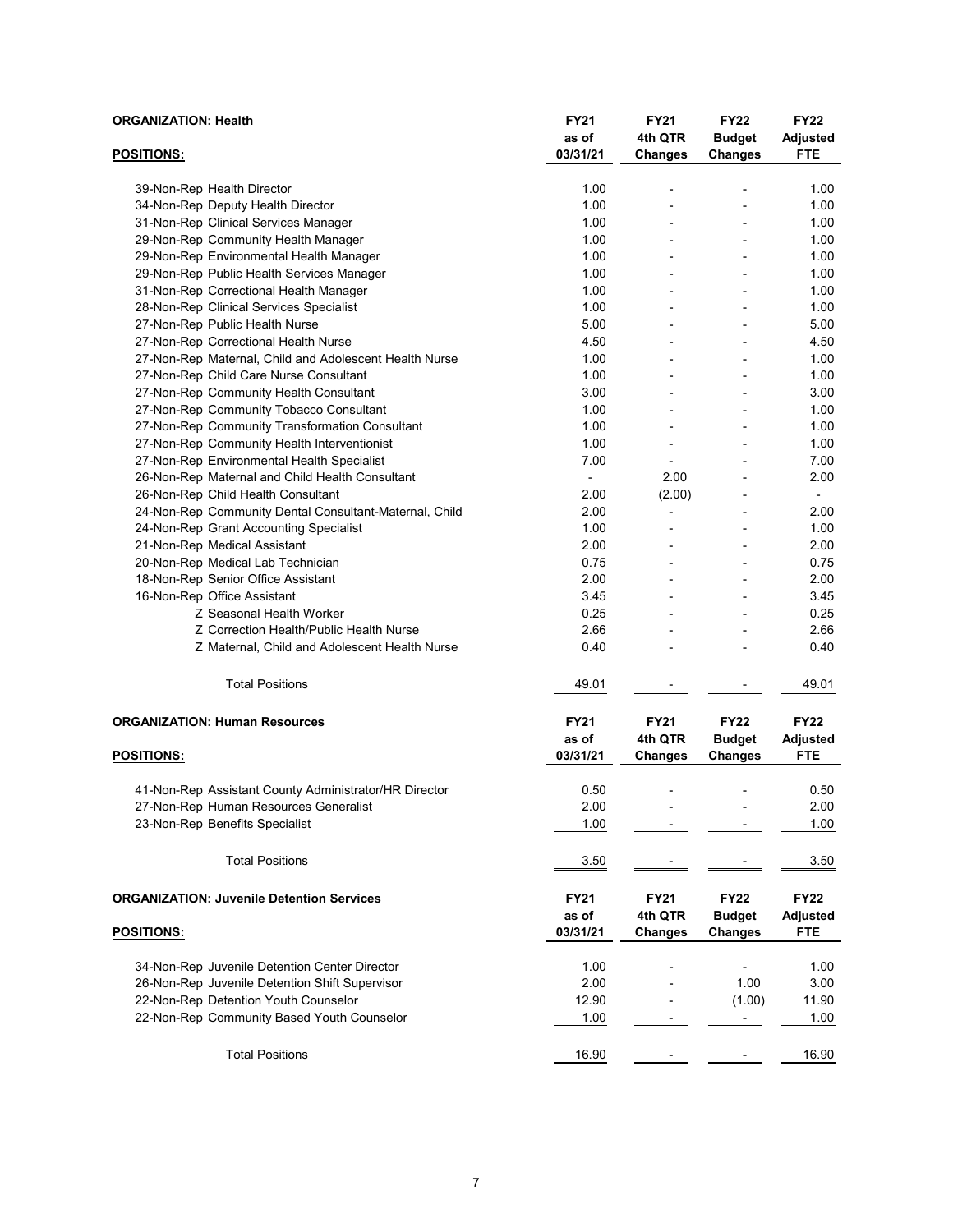| <b>ORGANIZATION: Planning &amp; Development</b> | <b>FY21</b> | <b>FY21</b> | <b>FY22</b>   | <b>FY22</b>     |
|-------------------------------------------------|-------------|-------------|---------------|-----------------|
|                                                 | as of       | 4th QTR     | <b>Budget</b> | <b>Adjusted</b> |
| POSITIONS:                                      | 03/31/21    | Changes     | Changes       | <b>FTE</b>      |
| 35-Non-Rep Planning & Development Director      | 1.00        |             |               | 1.00            |
| 24-AFSCME Building Inspector                    | 2.00        |             |               | 2.00            |
|                                                 | 1.00        |             |               | 1.00            |
| 24-Non-Rep Planning & Development Specialist    |             |             |               |                 |
| 18-Non-Rep Senior Office Assistant              | 0.75        | 0.25        |               | 1.00            |
| Z Planning Intern                               | 0.25        |             |               | 0.25            |
| <b>Total Positions</b>                          | 5.00        | 0.25        |               | 5.25            |
| <b>ORGANIZATION: Recorder</b>                   | <b>FY21</b> | <b>FY21</b> | <b>FY22</b>   | <b>FY22</b>     |
|                                                 | as of       | 4th QTR     | <b>Budget</b> | <b>Adjusted</b> |
| POSITIONS:                                      | 03/31/21    | Changes     | Changes       | <b>FTE</b>      |
| X Recorder                                      | 1.00        |             |               | 1.00            |
| Y Second Deputy                                 | 1.00        |             |               | 1.00            |
| 33-Non-Rep Office Administrator                 | 1.00        |             |               | 1.00            |
| 19-AFSCME Real Estate Specialist                | 1.00        |             |               | 1.00            |
|                                                 | 1.00        |             |               | 1.00            |
| 19-AFSCME Vital Records Specialist              |             |             |               |                 |
| 19-AFSCME Licensing Specialist                  | 1.00        |             |               | 1.00            |
| 17-AFSCME Multi-Service Clerk                   | 4.50        |             |               | 4.50            |
| <b>Total Positions</b>                          | 10.50       |             |               | 10.50           |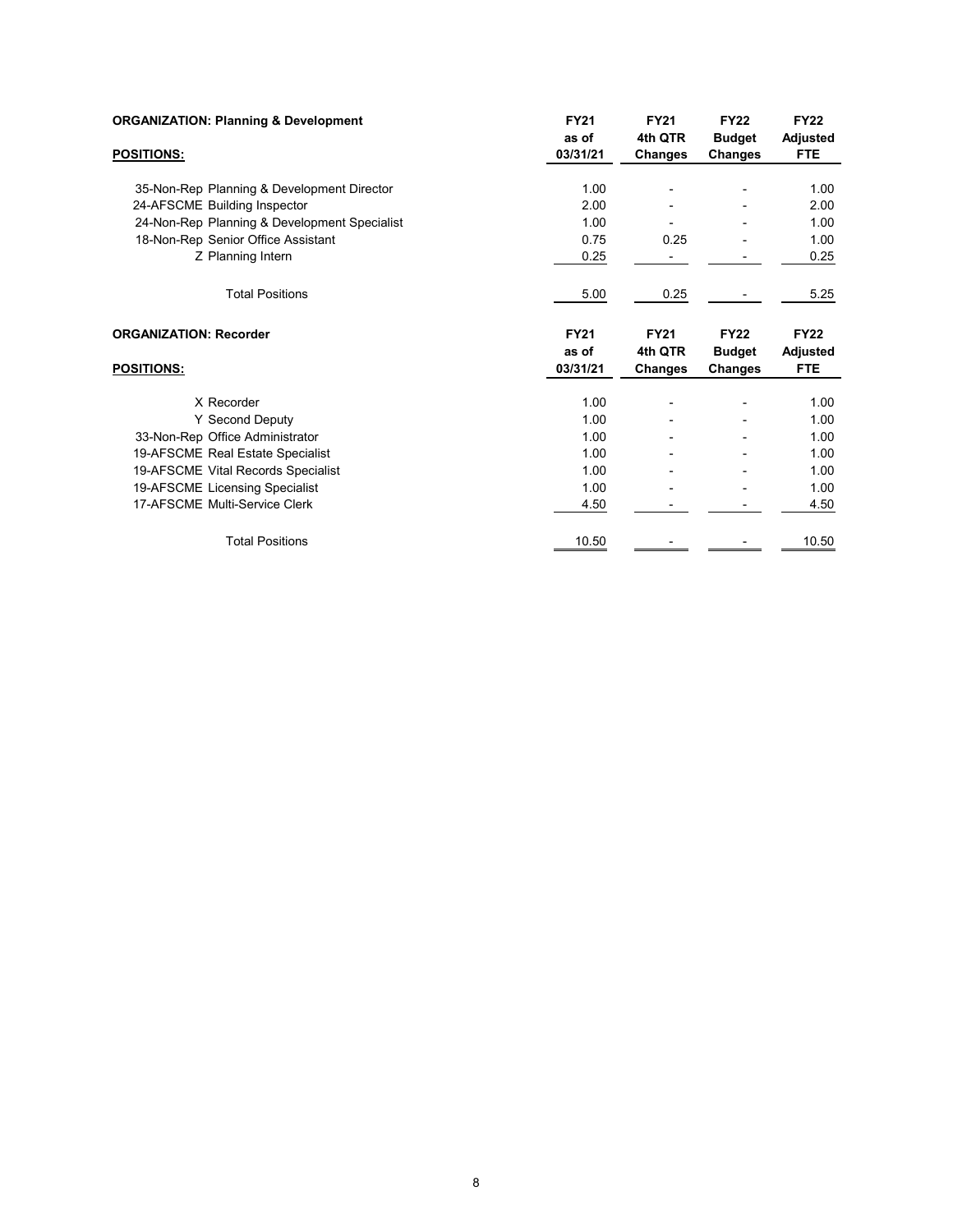| <b>ORGANIZATION: Secondary Roads</b>      | <b>FY21</b> | <b>FY21</b> | <b>FY22</b>   | <b>FY22</b>     |
|-------------------------------------------|-------------|-------------|---------------|-----------------|
|                                           | as of       | 4th QTR     | <b>Budget</b> | <b>Adjusted</b> |
| <b>POSITIONS:</b>                         | 03/31/21    | Changes     | Changes       | <b>FTE</b>      |
|                                           |             |             |               |                 |
| 40-Non-Rep County Engineer                | 1.00        |             |               | 1.00            |
| 35-Non-Rep Assistant County Engineer      | 1.00        |             |               | 1.00            |
| 30-Non-Rep Fleet Manager                  | 1.00        |             |               | 1.00            |
| 30-Non-Rep Secondary Roads Superintendent | 1.00        |             |               | 1.00            |
| 27-Non-Rep Roadside Veg Spec              |             |             | 0.75          | 0.75            |
| 26-Non-Rep Roadside Veg Spec              | 0.75        |             | (0.75)        |                 |
| 25-Non-Rep Engineering Technician         | 2.00        |             |               | 2.00            |
| 27-Non-Rep Mechanic Supervisor            | 1.00        |             |               | 1.00            |
| 23-Non-Rep Sr Administrative Assistant    | 1.00        |             |               | 1.00            |
| 26r-PPME Secondary Roads Crew Leader      | 3.00        |             |               | 3.00            |
| 25r-PPMW Senior Signs Technician          | 1.00        |             |               | 1.00            |
| 24r-PPME Senior Mechanic                  | 2.00        |             |               | 2.00            |
| 18r-PPME Parts and & Inventory Clerk      | 1.00        |             |               | 1.00            |
| 24r-PPME Heavy Equipment Operator         | 7.00        |             |               | 7.00            |
| 24r-PPME Roadside Veg. Tech               | 1.00        |             |               | 1.00            |
| 24r-PPME Sign Crew Technician             | 1.00        |             |               | 1.00            |
| 23r-PPME Sr Roads Maintenance Worker      | 1.00        |             |               | 1.00            |
| 18-Non-Rep Senior Office Assistant        | 1.00        |             |               | 1.00            |
| 22r-PPME Roads Maintenance Worker         | 9.00        |             |               | 9.00            |
| 22r-PPME Mechanic                         | 1.00        |             |               | 1.00            |
| Z Engineering Intern                      | 0.25        |             |               | 0.25            |
| Z Seasonal Maintenance Worker             | 0.30        |             |               | 0.30            |
|                                           |             |             |               |                 |
| <b>Total Positions</b>                    | 37.30       |             |               | 37.30           |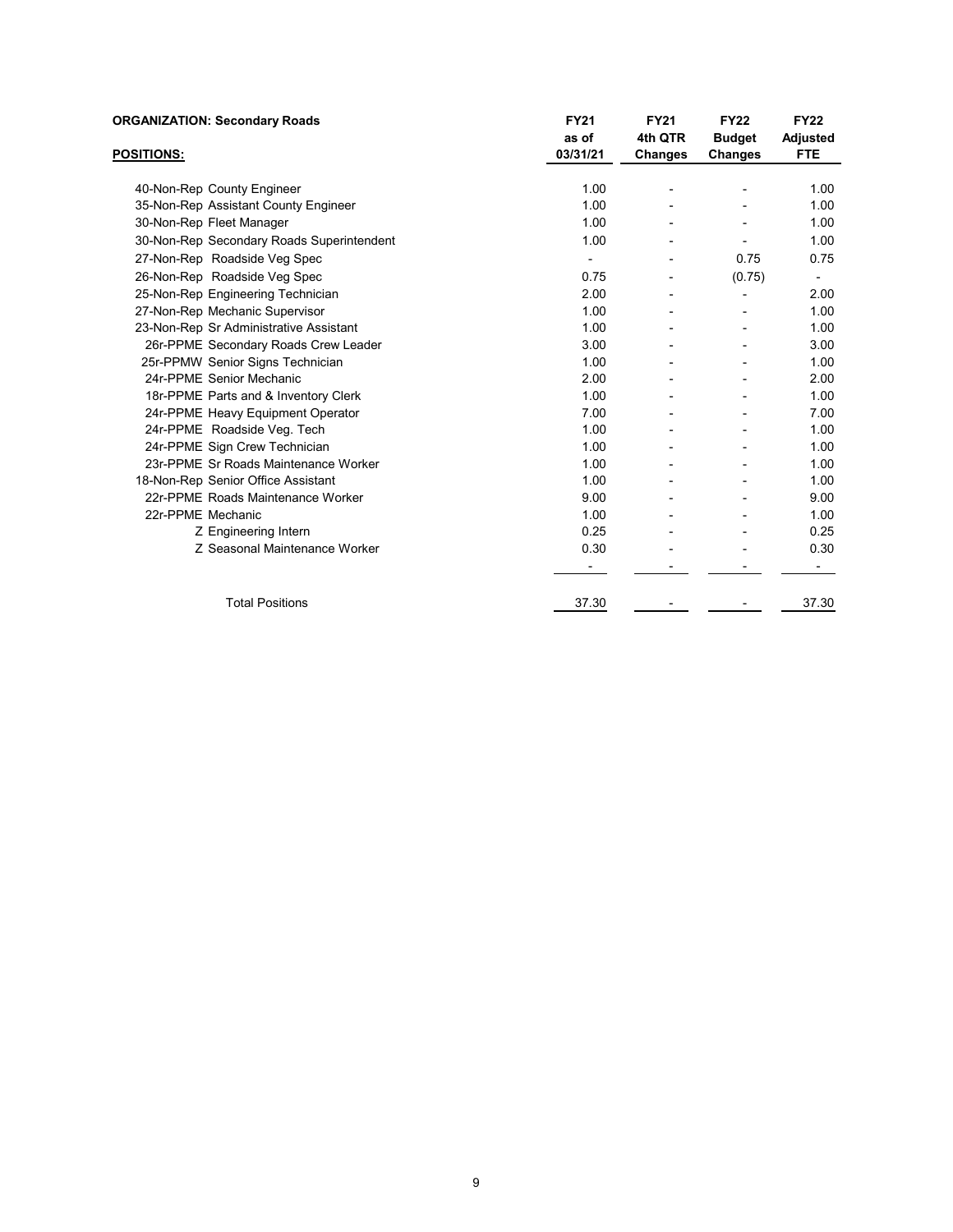| <b>ORGANIZATION: Sheriff</b>      |                                                     | <b>FY21</b><br>as of | <b>FY21</b><br>4th QTR   | <b>FY22</b><br><b>Budget</b> | <b>FY22</b><br><b>Adjusted</b> |
|-----------------------------------|-----------------------------------------------------|----------------------|--------------------------|------------------------------|--------------------------------|
| <b>POSITIONS:</b>                 |                                                     | 03/31/21             | Changes                  | <b>Changes</b>               | <b>FTE</b>                     |
|                                   | X Sheriff                                           | 1.00                 | $\overline{\phantom{a}}$ | ÷                            | 1.00                           |
|                                   | Y Chief Deputy                                      | 2.00                 |                          |                              | 2.00                           |
|                                   | Y Chief Deputy - Captain                            | 1.00                 |                          |                              | 1.00                           |
|                                   | 33-Non-Rep Asst Jail Administrator/Corrections Capt | 1.00                 |                          |                              | 1.00                           |
|                                   | 32-Non-Rep Sheriff's Lieutenant                     | 3.00                 |                          |                              | 3.00                           |
|                                   | 4s-DSA Sheriff's Sergeant                           | 7.00                 |                          |                              | 7.00                           |
|                                   | 31-Non-Rep Corrections Lieutenant                   | 2.00                 |                          |                              | 2.00                           |
|                                   | 30-Non-Rep Office Administrator                     | 1.00                 | $\overline{\phantom{a}}$ | $\overline{\phantom{a}}$     | 1.00                           |
|                                   | 29-Non-Rep Corrections Sergeant                     | 14.00                |                          |                              | 14.00                          |
|                                   | 27-Non-Rep Corrections Food Service Supervisor      | 1.00                 |                          |                              | 1.00                           |
|                                   | 8s-DSA Sheriff's Deputy                             | 38.00                |                          |                              | 38.00                          |
|                                   | 26-Non-Rep Inmate Programs Coordinator              | 2.00                 |                          |                              | 2.00                           |
|                                   | 24-Non-Rep Classification Specialist                | 2.00                 |                          |                              | 2.00                           |
| 23-Non-Rep Bailiff Sergeant       |                                                     | 1.00                 | $\overline{a}$           | L,                           | 1.00                           |
| 10s-Teamsters Corrections Officer |                                                     | 64.00                | L,                       | $\overline{a}$               | 64.00                          |
|                                   | 21-Non-Rep Administrative Assistnt                  | 1.00                 |                          |                              | 1.00                           |
| 21-Non-Rep Bailiffs               |                                                     | 12.20                |                          | L,                           | 12.20                          |
|                                   | 19-AFSCME Civil Records Specialist                  | 2.00                 |                          |                              | 2.00                           |
|                                   | 20-Non-Rep Court Compliance Coordinator             | 2.00                 |                          |                              | 2.00                           |
|                                   | 20-Non-Rep Alternative Sentencing Coordinator       | 1.00                 |                          |                              | 1.00                           |
|                                   | 19-Non-Rep Sex Offender Registry Specialist         | 1.00                 | $\overline{a}$           |                              | 1.00                           |
|                                   | 21-Non-Rep Inmate Services Specialist               | 2.00                 |                          |                              | 2.00                           |
|                                   | 18-Teamsters Corrections Custodial Officer          | 4.00                 |                          |                              | 4.00                           |
|                                   | 18-Teamsters Corrections Food Service Officer       | 4.00                 |                          |                              | 4.00                           |
|                                   | 18-AFSCME Senior Office Assistant                   | 3.60                 |                          |                              | 3.60                           |
|                                   | <b>Total Positions</b>                              | 172.80               |                          |                              | 172.80                         |
|                                   | <b>ORGANIZATION: Supervisors, Board of</b>          | <b>FY21</b>          | <b>FY21</b>              | <b>FY22</b>                  | <b>FY22</b>                    |
|                                   |                                                     | as of                | 4th QTR                  | <b>Budget</b>                | <b>Adjusted</b>                |
| <b>POSITIONS:</b>                 |                                                     | 03/31/21             | <b>Changes</b>           | Changes                      | <b>FTE</b>                     |
|                                   | X Supervisor, Chairman                              | 1.00                 |                          |                              | 1.00                           |
|                                   | X Supervisor                                        | 4.00                 |                          |                              | 4.00                           |
|                                   | <b>Total Positions</b>                              | 5.00                 |                          |                              | 5.00                           |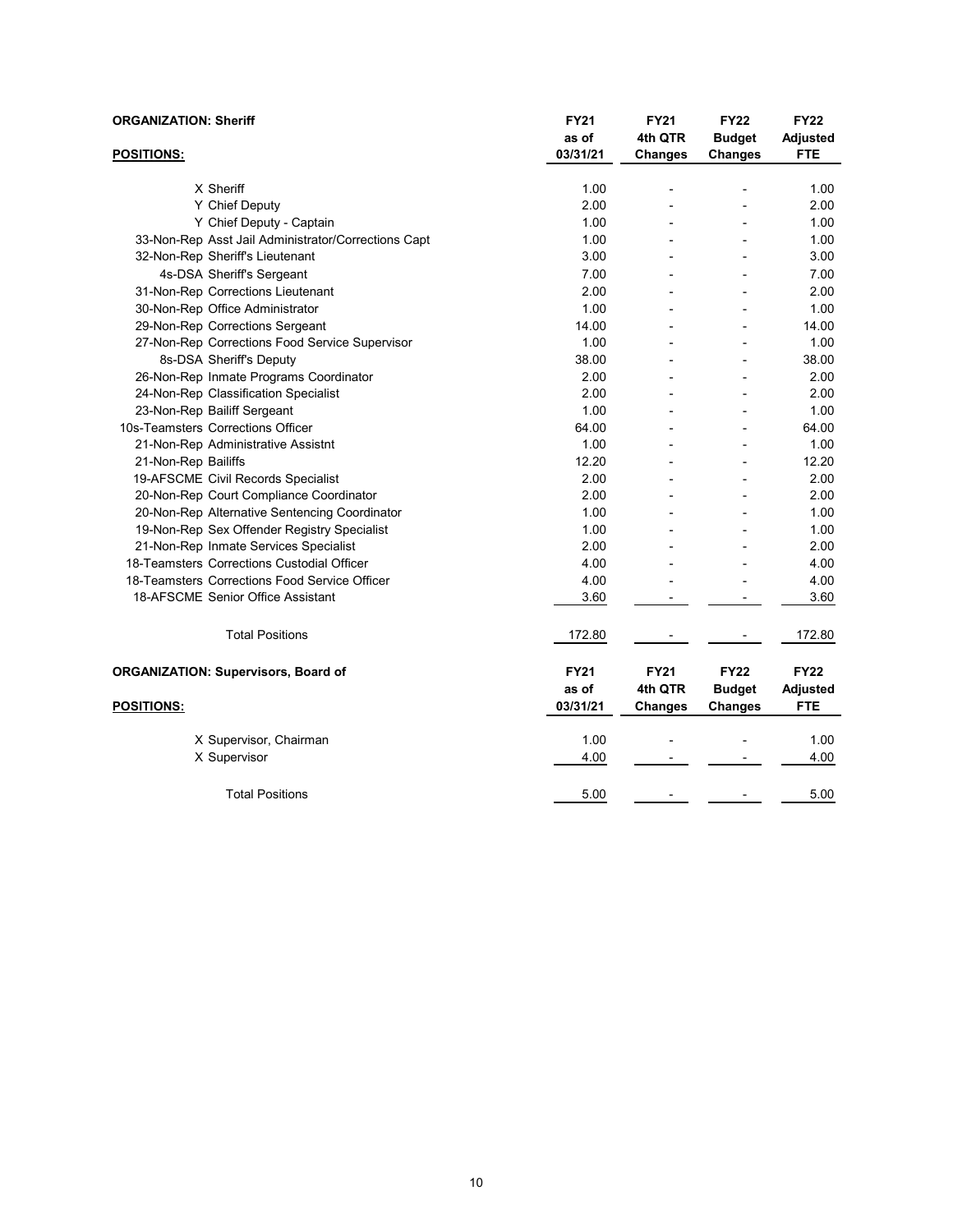| <b>ORGANIZATION: Treasurer</b>          | <b>FY21</b><br>as of | <b>FY21</b><br>4th QTR   | <b>FY22</b><br><b>Budget</b> | <b>FY22</b><br>Adjusted |
|-----------------------------------------|----------------------|--------------------------|------------------------------|-------------------------|
| <b>POSITIONS:</b>                       | 03/31/21             | Changes                  | <b>Changes</b>               | <b>FTE</b>              |
| X Treasurer                             | 1.00                 |                          |                              | 1.00                    |
| 35-Non-Rep Finance Manager              | 1.00                 |                          |                              | 1.00                    |
| 33-Non-Rep Operations Manager-Treasurer | 1.00                 |                          | -                            | 1.00                    |
| 28-Non-Rep County General Store Manager | 1.00                 |                          | $\overline{a}$               | 1.00                    |
| 26-Non-Rep Tax Accounting Specialist    | 1.00                 |                          | $\overline{a}$               | 1.00                    |
| 26-Non-Rep Motor Vehicle Supervisor     | 1.00                 |                          |                              | 1.00                    |
| 20-AFSCME Revenue Collection Specialist | 1.00                 | $\overline{\phantom{0}}$ | -                            | 1.00                    |
| 18-AFSCME Accounting Clerk              | 3.00                 |                          |                              | 3.00                    |
| 18-AFSCME Senior Office Assistant       | 1.00                 | $\overline{\phantom{0}}$ |                              | 1.00                    |
| 17-AFSCME Multi-Service Clerk           | 18.00                |                          | 1.00                         | 19.00                   |
|                                         |                      |                          |                              |                         |
|                                         | 29.00                |                          | 1.00                         | 30.00                   |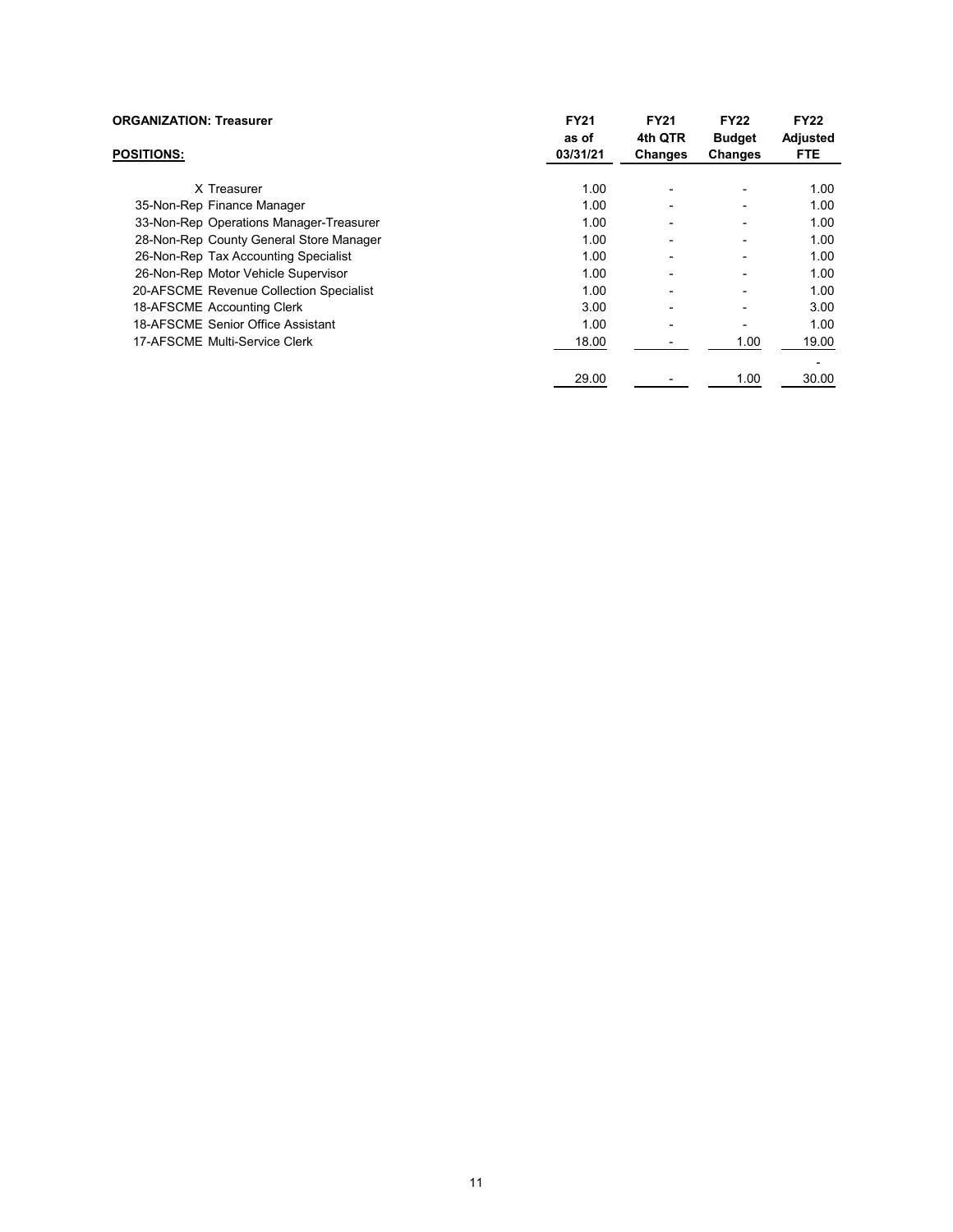#### SCOTT COUNTY FY 22 APPROPRIATIONS SUMMARY

| <b>Description</b>                           | <b>FY 22</b><br>Adopted | <b>Budget</b><br><b>Changes</b> | <b>FY 22</b><br>Appropriated |  |
|----------------------------------------------|-------------------------|---------------------------------|------------------------------|--|
|                                              |                         |                                 |                              |  |
| Administration                               | \$<br>869,448           | \$                              | \$<br>869,448                |  |
| Attorney                                     | 5,485,957               |                                 | 5,485,957                    |  |
| Auditor                                      | 2,046,441               |                                 | 2,046,441                    |  |
| <b>Authorized Agencies</b>                   | 11,014,068              |                                 | 11,014,068                   |  |
| Capital Improvements (general, conservation) | 7,424,287               |                                 | 7,424,287                    |  |
| <b>Community Services</b>                    | 6,664,816               |                                 | 6,664,816                    |  |
| Conservation (net of golf course)            | 4,105,417               |                                 | 4,105,417                    |  |
| Debt Service (net of refunded debt)          | 4,848,149               |                                 | 4,848,149                    |  |
| <b>Facility &amp; Support Services</b>       | 4,291,231               |                                 | 4,291,231                    |  |
| Health                                       | 7,030,074               |                                 | 7,030,074                    |  |
| <b>Human Resources</b>                       | 482,569                 |                                 | 482,569                      |  |
| <b>Human Services</b>                        | 86,452                  |                                 | 86,452                       |  |
| Information Technology                       | 3,309,332               |                                 | 3,309,332                    |  |
| Juvenile Court Services                      | 1,880,208               |                                 | 1,880,208                    |  |
| Non-Departmental                             | 818,998                 |                                 | 818,998                      |  |
| Planning & Development                       | 541,419                 |                                 | 541,419                      |  |
| Recorder                                     | 884,452                 |                                 | 884,452                      |  |
| Secondary Roads                              | 9,134,600               |                                 | 9,134,600                    |  |
| Sheriff                                      | 19,532,439              |                                 | 19,532,439                   |  |
| Supervisors                                  | 387,853                 |                                 | 387,853                      |  |
| Treasurer                                    | 2,845,220               |                                 | 2,845,220                    |  |
| <b>SUBTOTAL</b>                              | 93,683,430              |                                 | 93,683,430                   |  |
| <b>Golf Course Operations</b>                | 1,351,522               |                                 | 1,351,522                    |  |
|                                              |                         |                                 |                              |  |
| <b>TOTAL</b>                                 | 95,034,952              | \$                              | \$95,034,952                 |  |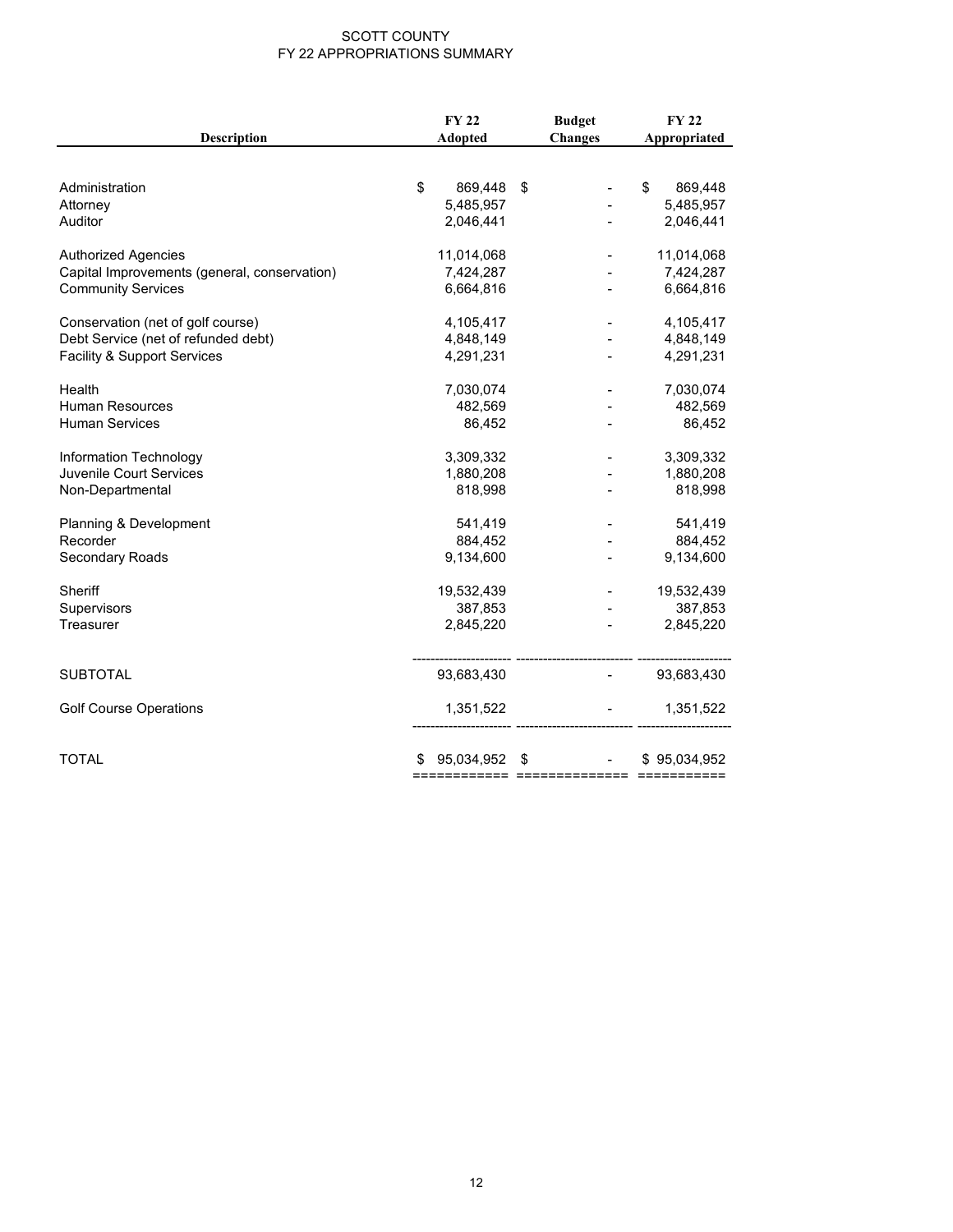| Description                                             | Original<br><b>Budget</b>                 | <b>Budget</b><br><b>Changes</b>                              |    | <b>Adjusted</b><br><b>Budget</b> |
|---------------------------------------------------------|-------------------------------------------|--------------------------------------------------------------|----|----------------------------------|
| ORGANIZATION: ADMINISTRATION                            |                                           |                                                              |    |                                  |
| <b>APPROPRIATIONS</b>                                   |                                           |                                                              |    |                                  |
| <b>Personal Services</b><br>Expenses<br>Supplies        | \$<br>850,373 \$<br>16,875<br>2,200       |                                                              | \$ | 850,373<br>16,875<br>2,200       |
| TOTAL APPROPRIATIONS                                    | \$<br>869,448 \$                          |                                                              | \$ | 869,448                          |
| ORGANIZATION: ATTORNEY                                  |                                           |                                                              |    |                                  |
| <b>APPROPRIATIONS</b>                                   |                                           |                                                              |    |                                  |
| <b>Personal Services</b><br><b>Expenses</b><br>Supplies | \$<br>4,229,795 \$<br>1,221,662<br>34,500 |                                                              | \$ | 4,229,795<br>1,221,662<br>34,500 |
| <b>TOTAL APPROPRIATIONS</b>                             | \$<br>5,485,957                           | \$                                                           | S  | 5,485,957                        |
| ORGANIZATION: AUDITOR                                   |                                           |                                                              |    |                                  |
| <b>APPROPRIATIONS</b>                                   |                                           |                                                              |    |                                  |
| <b>Personal Services</b><br><b>Expenses</b><br>Supplies | \$<br>1,675,406<br>297,685<br>73,350      | \$                                                           | \$ | 1,675,406<br>297,685<br>73,350   |
| TOTAL APPROPRIATIONS                                    | \$                                        | $2,046,441$ \$ $-$ \$ 2,046,441<br>== =============== ====== |    |                                  |
| ORGANIZATION: CAPITAL IMPROVEMENTS (GENERAL)            |                                           |                                                              |    |                                  |
| <b>APPROPRIATIONS</b>                                   |                                           |                                                              |    |                                  |
| Capital Improvements                                    |                                           | $$7,424,287$ \$ $$7,424,287$                                 |    |                                  |

TOTAL APPROPRIATIONS  $$7,424,287$  \$  $7,424,287$ ============ ============== ============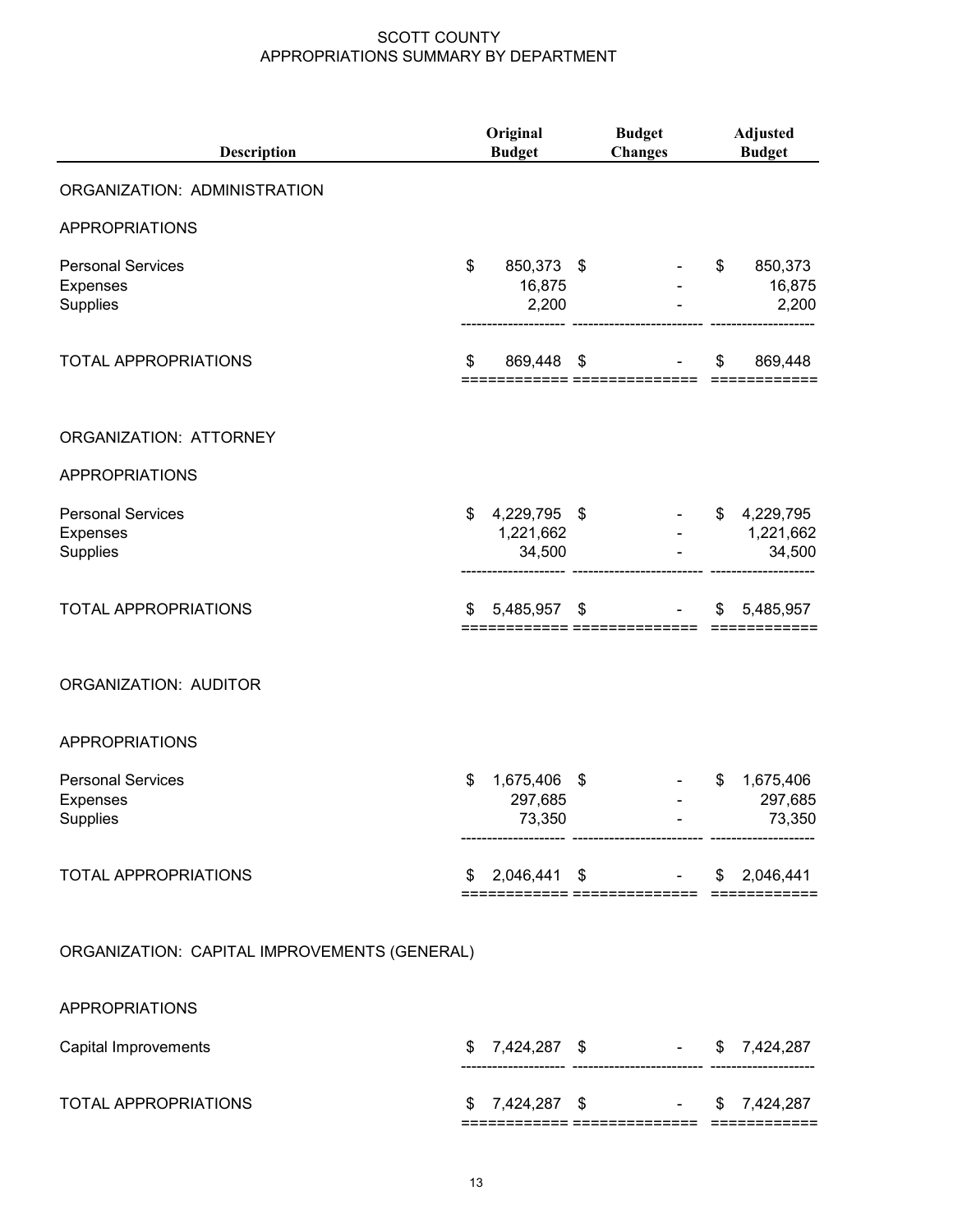| <b>Description</b>                                                                    | Original<br><b>Budget</b>                        | <b>Budget</b><br><b>Changes</b> | <b>Adjusted</b><br><b>Budget</b>              |
|---------------------------------------------------------------------------------------|--------------------------------------------------|---------------------------------|-----------------------------------------------|
| ORGANIZATION: COMMUNITY SERVICES                                                      |                                                  |                                 |                                               |
| <b>APPROPRIATIONS</b>                                                                 |                                                  |                                 |                                               |
| <b>Personal Services</b><br>Equipment<br>Expenses<br>Supplies                         | \$<br>1,126,859 \$<br>508<br>5,524,969<br>12,480 |                                 | \$<br>1,126,859<br>508<br>5,524,969<br>12,480 |
| <b>TOTAL APPROPRIATIONS</b>                                                           | \$<br>6,664,816 \$                               |                                 | \$<br>6,664,816                               |
| ORGANIZATION: CONSERVATION                                                            |                                                  |                                 |                                               |
| <b>APPROPRIATIONS</b>                                                                 |                                                  |                                 |                                               |
| <b>Personal Services</b><br>Capital Outlay - Operating<br><b>Expenses</b><br>Supplies | \$<br>3,064,420<br>593,638<br>447,359            | \$                              | \$<br>3,064,420<br>593,638<br>447,359         |
| <b>TOTAL APPROPRIATIONS</b>                                                           | \$<br>4,105,417 \$                               |                                 | \$<br>4,105,417                               |

#### ORGANIZATION: GLYNNS CREEK GOLF COURSE

#### APPROPRIATIONS

| <b>Personal Services</b><br>Equipment<br>Expenses<br>Supplies | \$ | 809.019 \$<br>203,208<br>122,190<br>217,105 | ۰<br>$\overline{\phantom{0}}$<br>$\blacksquare$<br>$\overline{\phantom{0}}$ |     | 809,019<br>203,208<br>122,190<br>217,105 |
|---------------------------------------------------------------|----|---------------------------------------------|-----------------------------------------------------------------------------|-----|------------------------------------------|
| <b>TOTAL APPROPRIATIONS</b>                                   | S  | 1,351,522 \$                                | ۰                                                                           | \$. | 1,351,522                                |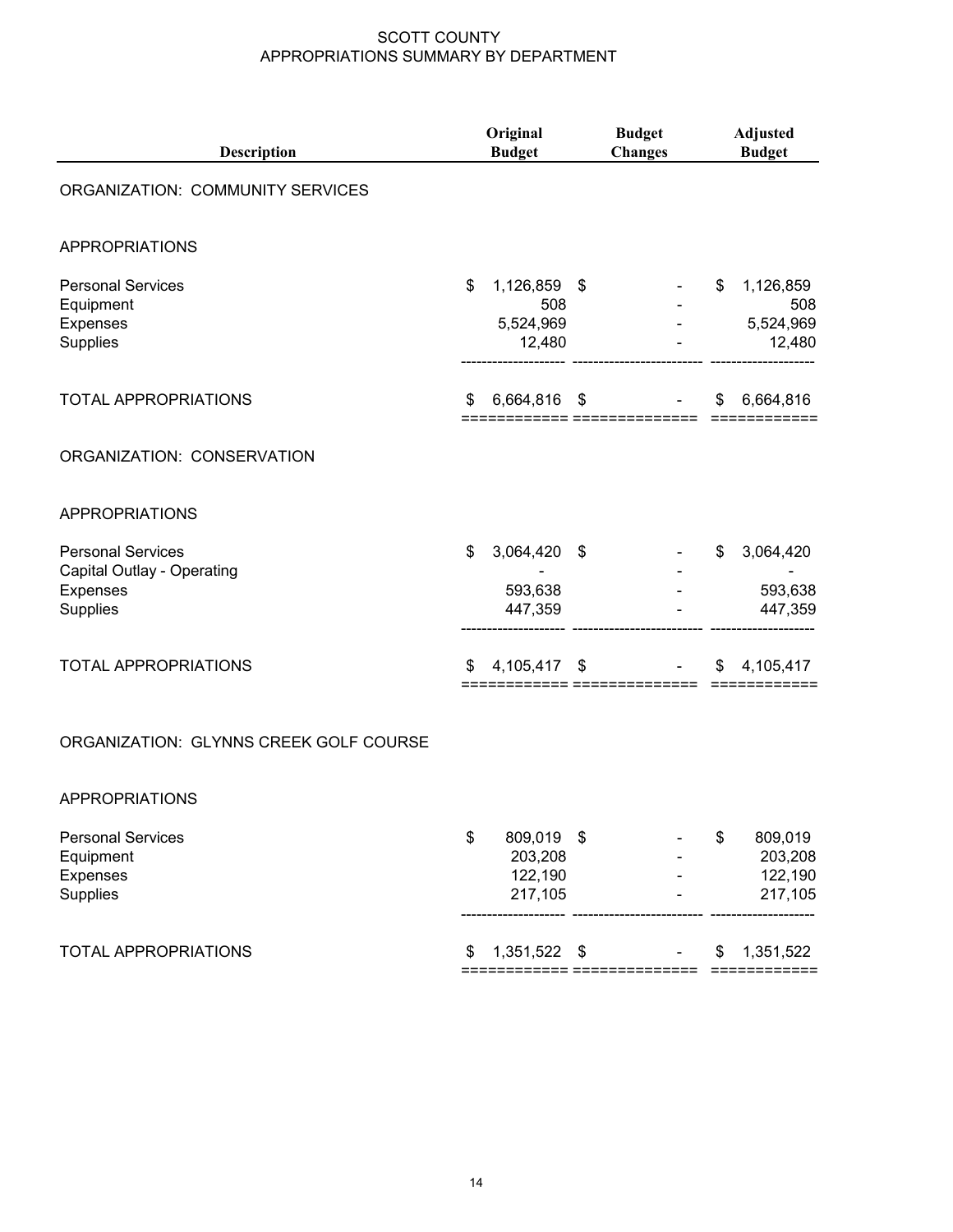|                                                               | Original |                                                | <b>Budget</b>               |                           | <b>Adjusted</b>                               |  |  |
|---------------------------------------------------------------|----------|------------------------------------------------|-----------------------------|---------------------------|-----------------------------------------------|--|--|
| Description<br><b>ORGANIZATION: DEBT SERVICE</b>              |          | <b>Budget</b>                                  | <b>Changes</b>              |                           | <b>Budget</b>                                 |  |  |
|                                                               |          |                                                |                             |                           |                                               |  |  |
| <b>APPROPRIATIONS</b>                                         |          |                                                |                             |                           |                                               |  |  |
| <b>Debt Service</b><br><b>Expenses</b>                        | \$       | 4,848,149 \$                                   |                             | \$                        | 4,848,149                                     |  |  |
| TOTAL APPROPRIATIONS                                          | \$       | 4,848,149 \$                                   | ============ ============== | \$                        | 4,848,149                                     |  |  |
| ORGANIZATION: FACILITY AND SUPPORT SERVICES                   |          |                                                |                             |                           |                                               |  |  |
| <b>APPROPRIATIONS</b>                                         |          |                                                |                             |                           |                                               |  |  |
| <b>Personal Services</b><br>Equipment<br>Expenses<br>Supplies | \$       | 2,115,326 \$<br>21,000<br>1,982,060<br>172,845 |                             |                           | \$2,115,326<br>21,000<br>1,982,060<br>172,845 |  |  |
| TOTAL APPROPRIATIONS                                          | S        | 4,291,231 \$                                   |                             |                           | \$4,291,231                                   |  |  |
| <b>ORGANIZATION: HEALTH</b>                                   |          |                                                | ========= ==============    |                           |                                               |  |  |
| <b>APPROPRIATIONS</b>                                         |          |                                                |                             |                           |                                               |  |  |
| <b>Personal Services</b><br>Expenses<br>Supplies              | \$       | 4,946,993 \$<br>2,016,852<br>66,228            |                             | \$                        | 4,946,993<br>2,016,852<br>66,228              |  |  |
| <b>TOTAL APPROPRIATIONS</b>                                   | \$       | 7,030,073 \$                                   |                             | \$                        | 7,030,073                                     |  |  |
| ORGANIZATION: HUMAN RESOURCES                                 |          |                                                |                             |                           |                                               |  |  |
| <b>APPROPRIATIONS</b>                                         |          |                                                |                             |                           |                                               |  |  |
| <b>Personal Services</b><br><b>Expenses</b><br>Supplies       | \$       | 371,869 \$<br>106,750<br>3,950                 |                             | \$                        | 371,869<br>106,750<br>3,950                   |  |  |
| <b>TOTAL APPROPRIATIONS</b>                                   | \$       |                                                | 482,569 \$                  | $\boldsymbol{\mathsf{S}}$ | 482,569                                       |  |  |
|                                                               |          |                                                |                             |                           |                                               |  |  |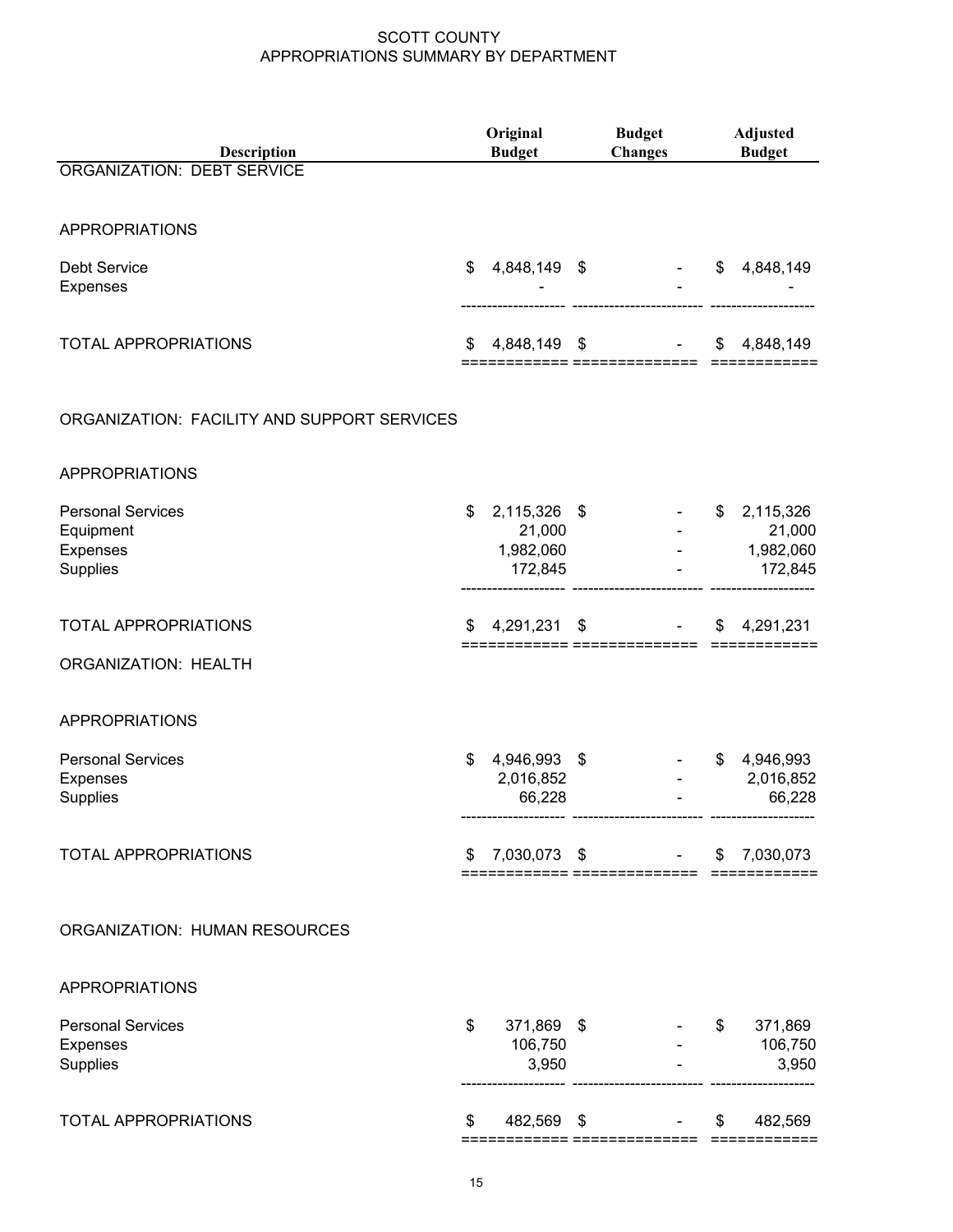| Description                                                   | Original<br><b>Budget</b> |                                              | <b>Budget</b><br><b>Changes</b> |                              | <b>Adjusted</b><br><b>Budget</b> |                                           |
|---------------------------------------------------------------|---------------------------|----------------------------------------------|---------------------------------|------------------------------|----------------------------------|-------------------------------------------|
| <b>ORGANIZATION: HUMAN SERVICES</b>                           |                           |                                              |                                 |                              |                                  |                                           |
| <b>APPROPRIATIONS</b>                                         |                           |                                              |                                 |                              |                                  |                                           |
| Equipment<br><b>Expenses</b><br>Supplies                      | \$                        | 3,000<br>62,452<br>21,000                    | -\$                             |                              | \$                               | 3,000<br>62,452<br>21,000                 |
| <b>TOTAL APPROPRIATIONS</b>                                   | \$                        | 86,452                                       | \$                              | ============ ==============  | \$                               | 86,452                                    |
| ORGANIZATION: INFORMATION TECHNOLOGY                          |                           |                                              |                                 |                              |                                  |                                           |
| <b>APPROPRIATIONS</b>                                         |                           |                                              |                                 |                              |                                  |                                           |
| <b>Personal Services</b><br>Equipment<br>Expenses<br>Supplies | \$                        | 1,982,232 \$<br>6,000<br>1,305,300<br>15,800 |                                 |                              | \$                               | 1,982,232<br>6,000<br>1,305,300<br>15,800 |
| <b>TOTAL APPROPRIATIONS</b>                                   | \$                        | 3,309,332 \$                                 |                                 |                              | \$                               | 3,309,332                                 |
| ORGANIZATION: JUVENILE DETENTION SERVICES                     |                           |                                              |                                 |                              |                                  |                                           |
| <b>APPROPRIATIONS</b>                                         |                           |                                              |                                 |                              |                                  |                                           |
| <b>Personal Services</b><br>Equipment<br>Expenses<br>Supplies | \$                        | 1,527,408 \$<br>1,000<br>274,400<br>77,400   |                                 |                              | $\frac{1}{2}$                    | 1,527,408<br>1,000<br>274,400<br>77,400   |
| TOTAL APPROPRIATIONS                                          | \$                        | 1,880,208                                    | \$                              | ============ =============== | \$                               | 1,880,208<br>============                 |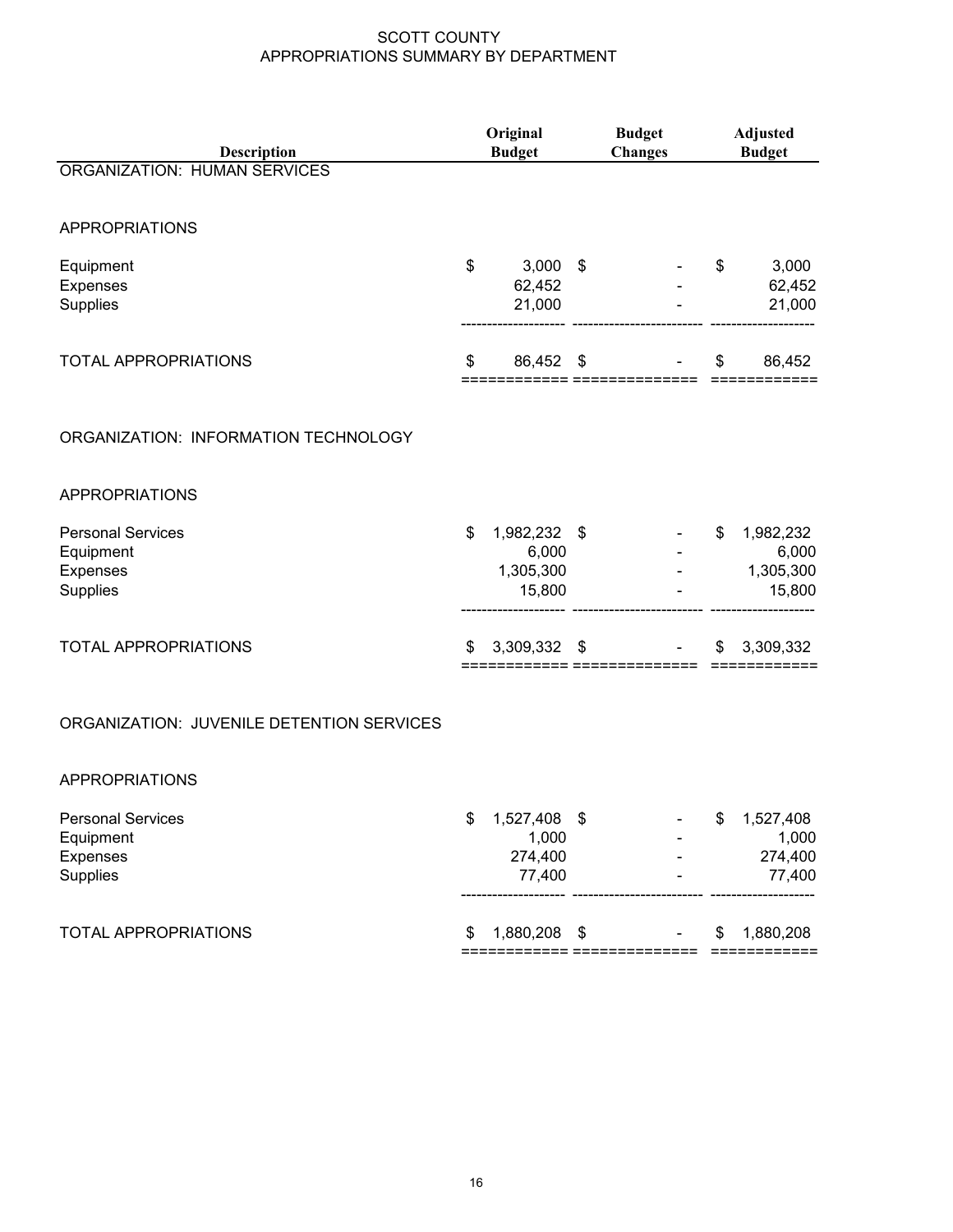| Description                                             | Original<br><b>Budget</b> |                                     | <b>Budget</b><br><b>Changes</b> |  | <b>Adjusted</b><br><b>Budget</b> |                            |  |
|---------------------------------------------------------|---------------------------|-------------------------------------|---------------------------------|--|----------------------------------|----------------------------|--|
| ORGANIZATION: NON-DEPARTMENTAL                          |                           |                                     |                                 |  |                                  |                            |  |
| <b>APPROPRIATIONS</b>                                   |                           |                                     |                                 |  |                                  |                            |  |
| <b>Personal Services</b><br>Expenses<br>Supplies        | \$                        | 814,998<br>4,000                    | \$                              |  | \$                               | 814,998<br>4,000           |  |
| TOTAL APPROPRIATIONS                                    | \$                        | 818,998                             | \$                              |  | \$                               | 818,998                    |  |
| ORGANIZATION: PLANNING & DEVELOPMENT                    |                           |                                     |                                 |  |                                  |                            |  |
| <b>APPROPRIATIONS</b>                                   |                           |                                     |                                 |  |                                  |                            |  |
| <b>Personal Services</b><br>Expenses<br>Supplies        | \$                        | 479,319 \$<br>58,900<br>3,200       |                                 |  | \$                               | 479,319<br>58,900<br>3,200 |  |
| <b>TOTAL APPROPRIATIONS</b>                             | \$                        | 541,419<br>=========== ============ | \$                              |  | \$                               | 541,419                    |  |
| <b>ORGANIZATION: RECORDER</b>                           |                           |                                     |                                 |  |                                  |                            |  |
| <b>APPROPRIATIONS</b>                                   |                           |                                     |                                 |  |                                  |                            |  |
| <b>Personal Services</b><br><b>Expenses</b><br>Supplies | \$                        | 866,502 \$<br>5,450<br>12,500       |                                 |  | \$                               | 866,502<br>5,450<br>12,500 |  |
| <b>TOTAL APPROPRIATIONS</b>                             | \$                        | 884,452 \$                          |                                 |  | \$                               | 884,452                    |  |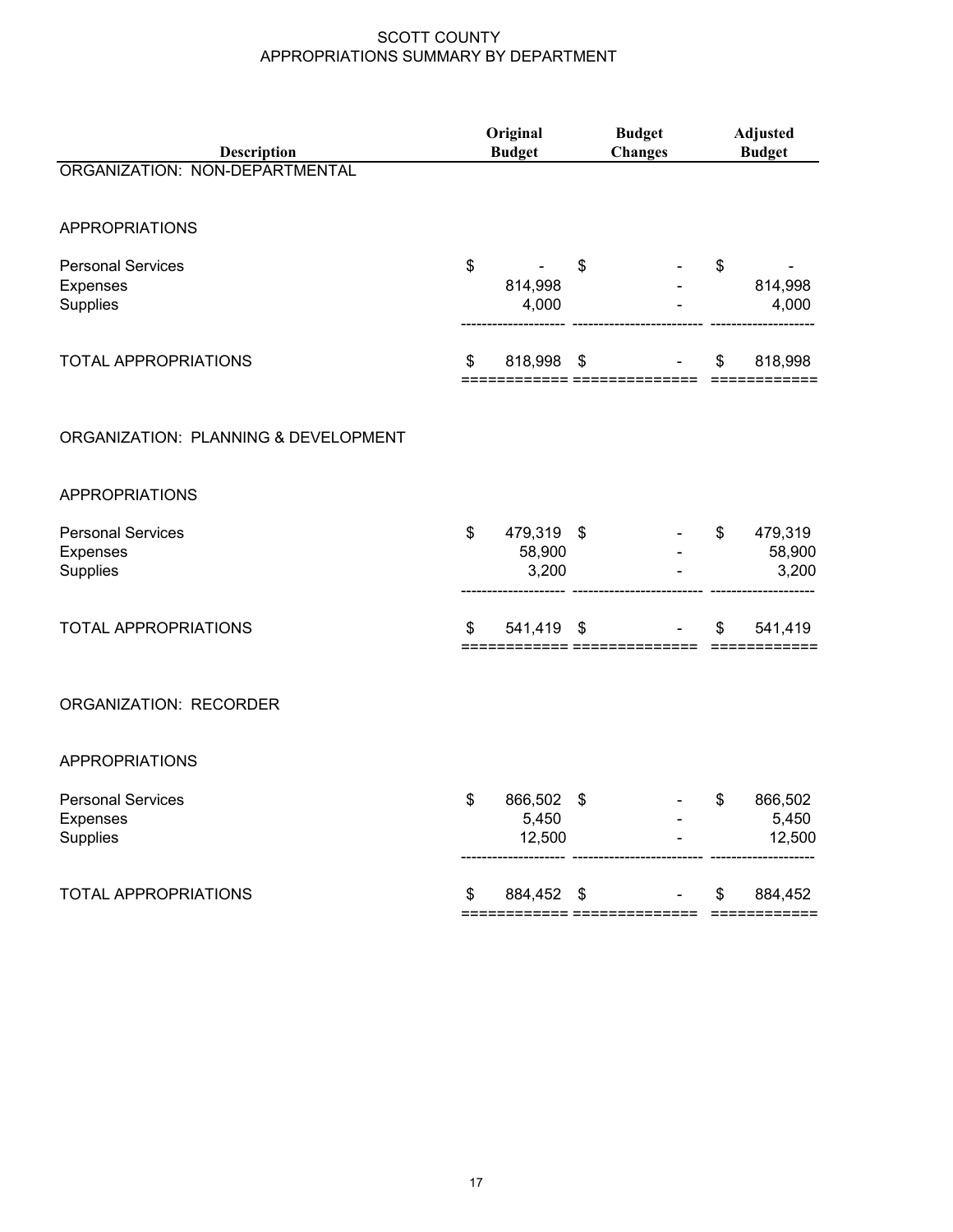|                                     | Original<br>Description<br><b>Budget</b> |                       | <b>Budget</b>  | <b>Adjusted</b> |
|-------------------------------------|------------------------------------------|-----------------------|----------------|-----------------|
| ORGANIZATION: SECONDARY ROADS       |                                          |                       | <b>Changes</b> | <b>Budget</b>   |
|                                     |                                          |                       |                |                 |
| <b>APPROPRIATIONS</b>               |                                          |                       |                |                 |
| Administration                      | \$                                       | 341,000               | \$             | \$<br>341,000   |
| Engineering                         |                                          | 682,500               |                | 682,500         |
| <b>Bridges &amp; Culverts</b>       |                                          | 395,000               |                | 395,000         |
| Roads                               |                                          | 3,243,000             |                | 3,243,000       |
| Snow & Ice Control                  |                                          | 550,000               |                | 550,000         |
| <b>Traffic Controls</b>             |                                          | 359,000               |                | 359,000         |
| Road Clearing                       |                                          | 346,000               |                | 346,000         |
| New Equipment                       |                                          | 750,000               |                | 750,000         |
| <b>Equipment Operation</b>          |                                          | 1,399,000             |                | 1,399,000       |
| Tools, Materials & Supplies         |                                          | 119,100               |                | 119,100         |
| Real Estate & Buildings             |                                          | 150,000               |                | 150,000         |
| Roadway Construction                |                                          | 800,000               |                | 800,000         |
| <b>TOTAL APPROPRIATIONS</b>         | \$                                       | 9,134,600             | \$             | \$<br>9,134,600 |
|                                     |                                          | ========= =========== |                |                 |
| <b>ORGANIZATION: SHERIFF</b>        |                                          |                       |                |                 |
|                                     |                                          |                       |                |                 |
| <b>APPROPRIATIONS</b>               |                                          |                       |                |                 |
| <b>Personal Services</b>            | \$                                       | 17,584,795            | \$             | \$17,584,795    |
| Equipment                           |                                          | 138,100               |                | 138,100         |
| <b>Expenses</b>                     |                                          | 791,130               |                | 791,130         |
| <b>Supplies</b>                     |                                          | 1,018,414             |                | 1,018,414       |
| <b>TOTAL APPROPRIATIONS</b>         | S                                        | 19,532,439            | \$             | \$19,532,439    |
|                                     |                                          |                       |                |                 |
| ORGANIZATION: SUPERVISORS, BOARD OF |                                          |                       |                |                 |
|                                     |                                          |                       |                |                 |
| <b>APPROPRIATIONS</b>               |                                          |                       |                |                 |
| <b>Personal Services</b>            | \$                                       | 357,428 \$            |                | \$<br>357,428   |
| <b>Expenses</b>                     |                                          | 29,600                |                | 29,600          |
| Supplies                            |                                          | 825                   |                | 825             |
| <b>TOTAL APPROPRIATIONS</b>         | \$                                       | 387,853 \$            |                | \$<br>387,853   |
|                                     |                                          |                       |                |                 |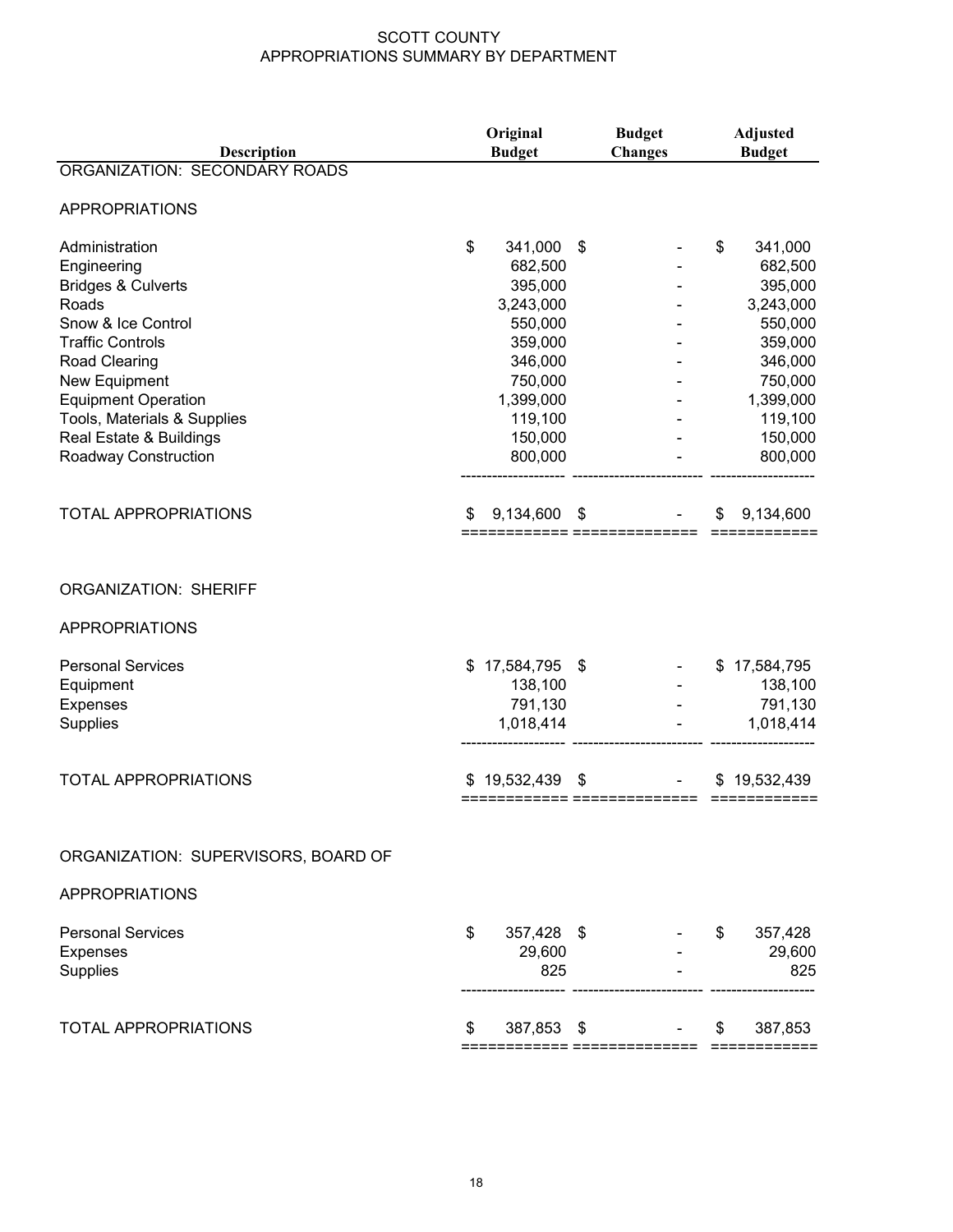| Description                                    | Original<br><b>Budget</b> |                       | <b>Budget</b><br><b>Changes</b> | <b>Adjusted</b><br><b>Budget</b> |    |                             |
|------------------------------------------------|---------------------------|-----------------------|---------------------------------|----------------------------------|----|-----------------------------|
| <b>ORGANIZATION: TREASURER</b>                 |                           |                       |                                 |                                  |    |                             |
| <b>APPROPRIATIONS</b>                          |                           |                       |                                 |                                  |    |                             |
| <b>Personal Services</b><br>Equipment          | \$                        | 2,421,505 \$<br>1,200 |                                 |                                  |    | \$2,421,505<br>1,200        |
| Expenses<br>Supplies                           |                           | 359,215<br>63,300     |                                 |                                  |    | 359,215<br>63,300           |
| TOTAL APPROPRIATIONS                           | \$                        | 2,845,220 \$          |                                 | ============ ===============     |    | \$2,845,220<br>============ |
| ORGANIZATION: BI-STATE PLANNING COMMISSION     |                           |                       |                                 |                                  |    |                             |
| <b>APPROPRIATIONS</b>                          |                           |                       |                                 |                                  |    |                             |
| Expenses                                       | \$                        | 94,755 \$             |                                 |                                  |    | $-$ \$ 94,755               |
| <b>TOTAL APPROPRIATIONS</b>                    | \$                        |                       |                                 | $94,755$ \$ - \$                 |    | 94,755                      |
| ORGANIZATION: CENTER FOR ALCOHOL/DRUG SERVICES |                           |                       |                                 |                                  |    |                             |
| <b>APPROPRIATIONS</b>                          |                           |                       |                                 |                                  |    |                             |
| <b>Expenses</b>                                | \$                        |                       |                                 | 688,331 \$<br>$-$ \$             |    | 688,331                     |
| <b>TOTAL APPROPRIATIONS</b>                    | \$                        | 688,331 \$            |                                 | <b>Contract Contract</b>         | \$ | 688,331                     |
| ORGANIZATION: CENTER FOR ACTIVE SERVICES, INC. |                           |                       |                                 |                                  |    |                             |
| <b>APPROPRIATIONS</b>                          |                           |                       |                                 |                                  |    |                             |
| <b>Expenses</b>                                | \$                        |                       |                                 | 213,750 \$ - \$ 213,750          |    |                             |
| <b>TOTAL APPROPRIATIONS</b>                    | \$                        |                       |                                 | $213,750$ \$ - \$                |    | 213,750                     |
|                                                |                           |                       |                                 |                                  |    |                             |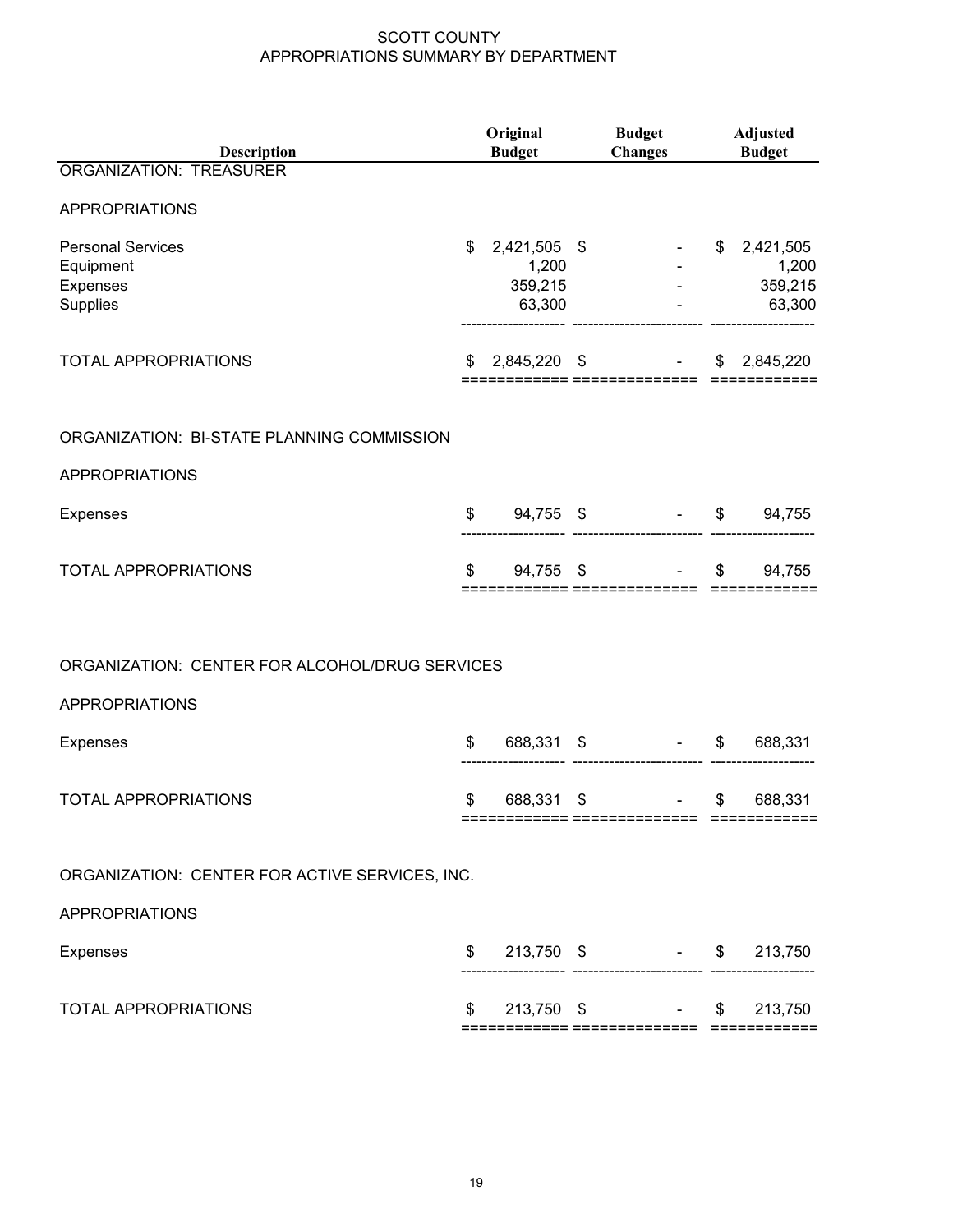| Description                               | Original<br><b>Budget</b> |  | <b>Budget</b><br><b>Changes</b> Budget           |                | <b>Adjusted</b> |  |  |
|-------------------------------------------|---------------------------|--|--------------------------------------------------|----------------|-----------------|--|--|
| ORGANIZATION: COMMUNITY HEALTH CARE       |                           |  |                                                  |                |                 |  |  |
| <b>APPROPRIATIONS</b>                     |                           |  |                                                  |                |                 |  |  |
| <b>Expenses</b>                           | \$                        |  | 302,067 \$ - \$ 302,067                          |                |                 |  |  |
| <b>TOTAL APPROPRIATIONS</b>               | \$                        |  | $302,067$ \$<br>============= ===============    | $\mathfrak{S}$ | 302,067         |  |  |
| ORGANIZATION: DURANT VOLUNTEER AMBULANCE  |                           |  |                                                  |                |                 |  |  |
| <b>APPROPRIATIONS</b>                     |                           |  |                                                  |                |                 |  |  |
| <b>Expenses</b>                           |                           |  | $$20,000$ \$ - \$ 20,000<br>                     |                |                 |  |  |
| <b>TOTAL APPROPRIATIONS</b>               | \$                        |  | $20,000$ \$<br>$-$ \$                            |                | 20,000          |  |  |
| ORGANIZATION: EMERGENCY MANAGEMENT AGENCY |                           |  |                                                  |                |                 |  |  |
| <b>APPROPRIATIONS</b>                     |                           |  |                                                  |                |                 |  |  |
| Expenses                                  |                           |  | $$8,750,000$ \$ $$8,750,000$                     |                |                 |  |  |
| TOTAL APPROPRIATIONS                      |                           |  | $$8,750,000$ \$ $$8,750,000$                     |                |                 |  |  |
| <b>ORGANIZATION: LIBRARY</b>              |                           |  |                                                  |                |                 |  |  |
| <b>APPROPRIATIONS</b>                     |                           |  |                                                  |                |                 |  |  |
| <b>Expenses</b>                           | \$                        |  |                                                  |                |                 |  |  |
| <b>TOTAL APPROPRIATIONS</b>               | \$                        |  | $601,165$ \$ -<br>============= ================ | $\mathsf{S}$   | 601,165         |  |  |
| ORGANIZATION: MEDIC AMBULANCE             |                           |  |                                                  |                |                 |  |  |
| <b>APPROPRIATIONS</b>                     |                           |  |                                                  |                |                 |  |  |
| Expenses                                  | \$                        |  | $200,000 \quad$ \$ - \$                          |                | 200,000         |  |  |
| TOTAL APPROPRIATIONS                      | \$                        |  | $200,000$ \$ - \$                                |                | 200,000         |  |  |
|                                           |                           |  |                                                  |                |                 |  |  |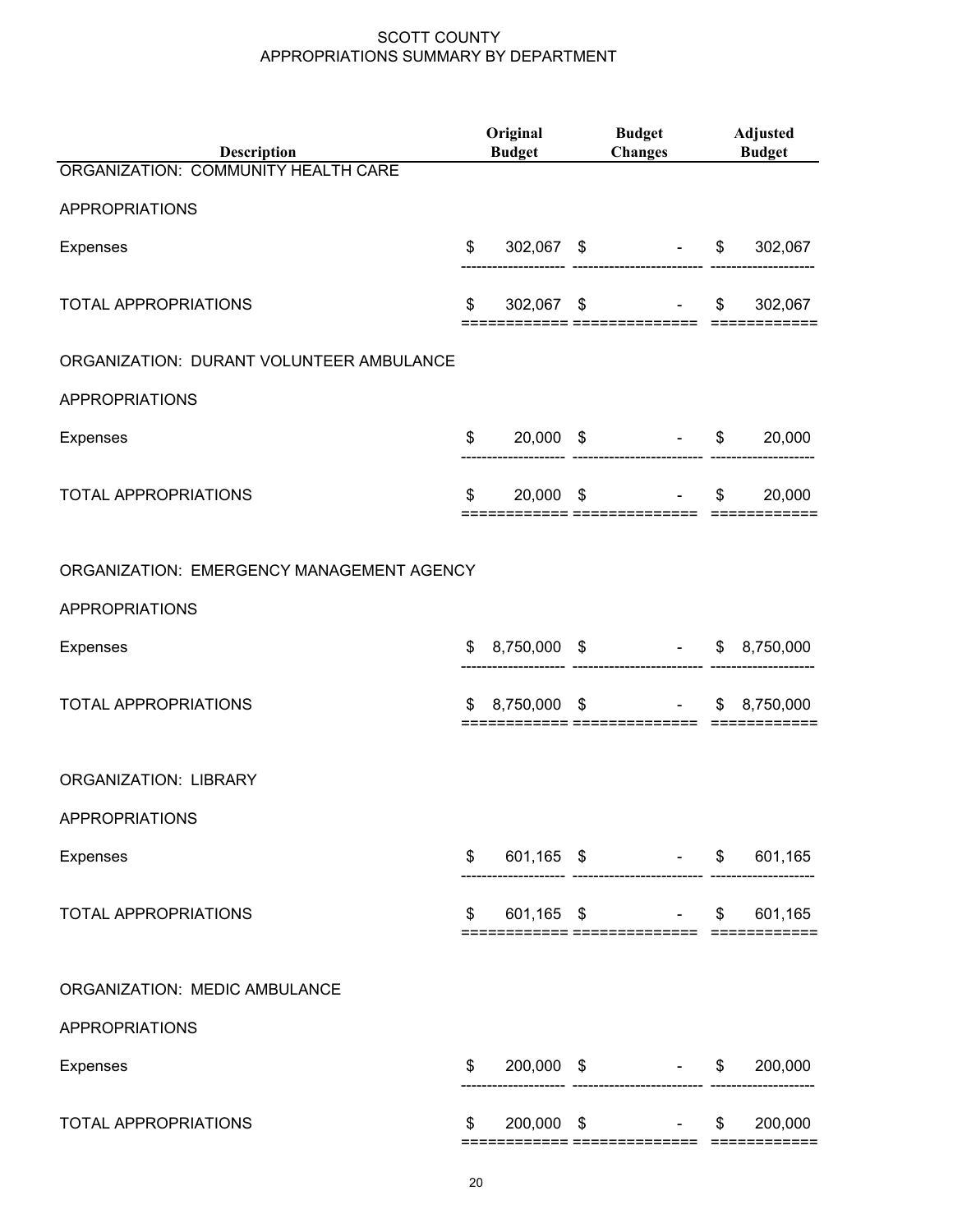| <b>Description</b>                                   | Original<br><b>Budget</b> |    | <b>Budget</b><br><b>Changes</b> | <b>Adjusted</b><br><b>Budget</b> |
|------------------------------------------------------|---------------------------|----|---------------------------------|----------------------------------|
| ORGANIZATION: QUAD-CITY CONVENTION & VISITORS BUREAU |                           |    |                                 |                                  |
| <b>APPROPRIATIONS</b>                                |                           |    |                                 |                                  |
| <b>Expenses</b>                                      | \$<br>70,000 \$           |    | $\sim 100$ km s $^{-1}$         | \$<br>70,000                     |
| <b>TOTAL APPROPRIATIONS</b>                          | \$<br>70,000 \$           |    | $\sim$                          | \$<br>70,000                     |
| ORGANIZATION: QUAD-CITY CHAMBER                      |                           |    |                                 |                                  |
| <b>APPROPRIATIONS</b>                                |                           |    |                                 |                                  |
| <b>Expenses</b>                                      | \$<br>74,000 \$           |    | $\sim$                          | \$<br>74,000                     |
| TOTAL APPROPRIATIONS                                 | \$<br>74,000              | \$ |                                 | \$<br>74,000                     |